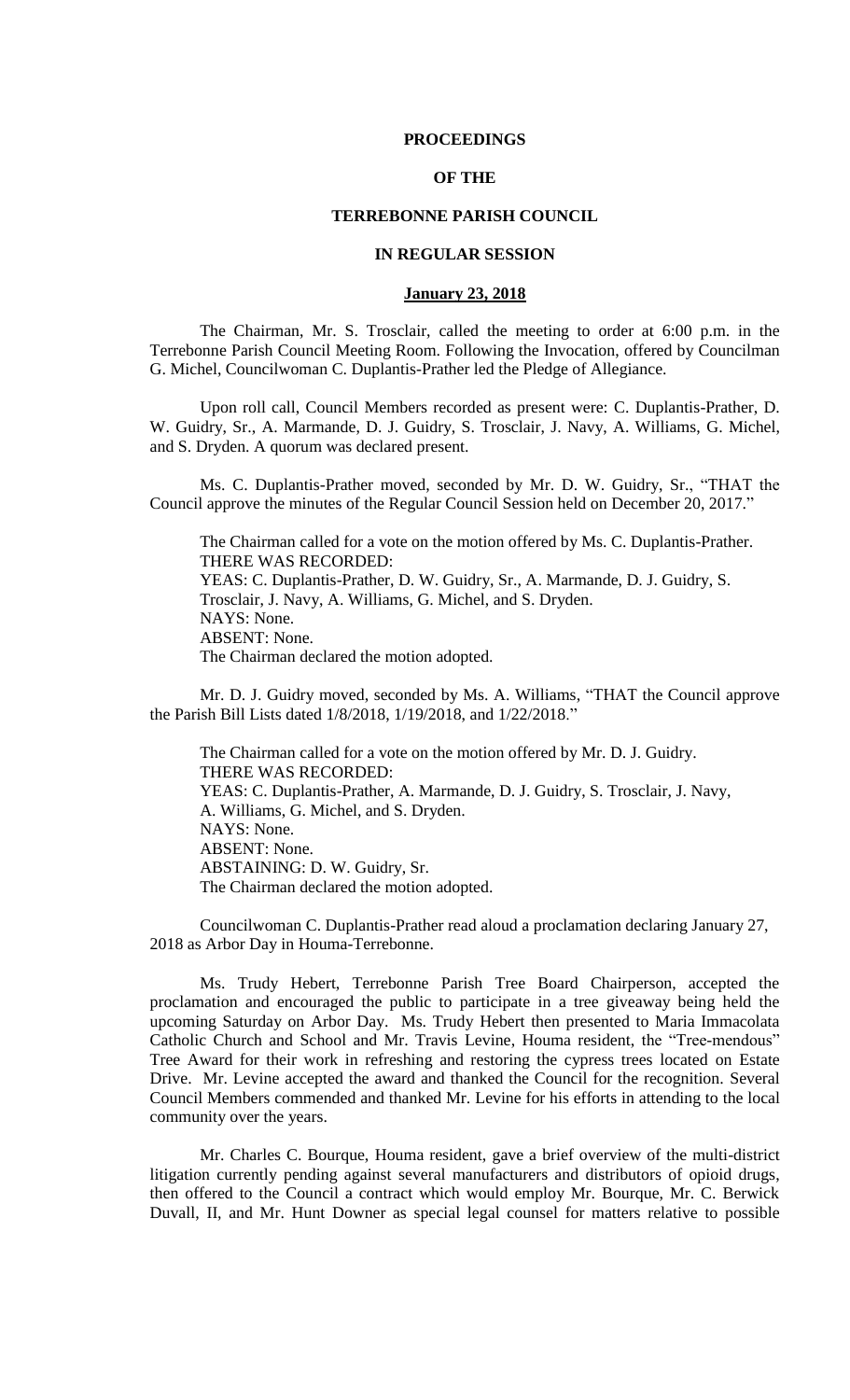Terrebonne Parish involvement in the litigation against the opioid manufacturers and distributors.

A discussion ensued relative to what entities and organizations were being included as claimants and as possible defendants in the pending litigation, with a clarification being made that the manufacturers and distributors were the focus for their misrepresentation of the addictiveness of the opioid drugs as prescribed.

Upon request, Mr. Hunt Downer, Houma resident, clarified that, should any money be awarded by the lawsuit, it would be presented to the Council as a one-time cash infusion added to the general operating account. Mr. Bourque then stated that currently no specific time-frame exists as to the resolution of the pending litigation.

Upon request, Ms. Michelle Neil, Assistant Parish Attorney, gave a brief overview of the contract in question as pertaining to the need for Parish approval before naming a party defendant in the lawsuit on behalf of the Parish.

Ms. Neil then clarified that Agenda Item 1.-D. was included on the agenda as optional should the Council wish to discuss qualifications or potential strategies of the proposed special legal counsel before considering Agenda Item 1.-E.

Several Council Members expressed their desire to forgo convening into executive session and shared their confidence in the qualifications of the proposed counsel.

| <b>OFFERED BY:</b>  | MS. C. DUPLANTIS-PRATHER |
|---------------------|--------------------------|
| <b>SECONDED BY:</b> | MR. D. W. GUIDRY, SR.    |

 $\overline{a}$ 

#### **RESOLUTION NO. 18-016**

A RESOLUTION TO APPOINT AND EMPLOY AS SPECIAL LEGAL COUNSEL CHARLES C. BOURQUE, C. BERWICK DUVAL, II AND HUNT DOWNER TO REPRESENT THE TERREBONNE PARISH CONSOLIDATED GOVERNMENT AS CLAIMANT AGAINST OPIOID MANUFACTURERS AND DISTRIBUTORS FOR THEIR ROLES IN THE OPIOID EPIDEMIC, AND TO AUTHORIZE THE PARISH PRESIDENT TO ENTER INTO AND EXECUTE, ON BEHALF OF THE TERREBONNE PARISH CONSOLIDATED GOVERNMENT, THE NECESSARY LEGAL SERVICES CONTRACT(S) TO OBTAIN SAID SPECIAL LEGAL COUNSEL, AND TO PROVIDE FOR RELATED MATTERS.

**WHEREAS**, Sections 2-111 and 4-03 of the Terrebonne Parish Code of Ordinances authorizes the employment of special legal counsel by written contract and upon approval of the Terrebonne Parish Council, and

**WHEREAS**, the National Institute on Drug Abuse estimates that 75% of people who enter treatment for a heroin addiction took their first opioid legally from a prescription, $\frac{1}{1}$  and

**WHEREAS**, the Centers for Disease Control and Prevention estimates that each day, 91 Americans die from overdosing on opioids, $<sup>2</sup>$  and</sup>

**WHEREA**S, it has been reported by other municipalities that the opioid epidemic has devastated county and municipal budgets by significantly increasing the cost for law

<sup>1</sup> Quinn, Mattie, The Opioid Files: More than 100 States and Cities are Suing Drug Companies, 11/13/17, [http://www.governing.com/topics/health-human-services/gov-opioid-lawsuits-companies-states-cities.html;](http://www.governing.com/topics/health-human-services/gov-opioid-lawsuits-companies-states-cities.html) citing [https://www.drugabuse.gov/publications/research-reports/relationship-between-prescription-drug-heroin](https://www.drugabuse.gov/publications/research-reports/relationship-between-prescription-drug-heroin-abuse/prescription-opioid-use-risk-factor-heroin-use)[abuse/prescription-opioid-use-risk-factor-heroin-use](https://www.drugabuse.gov/publications/research-reports/relationship-between-prescription-drug-heroin-abuse/prescription-opioid-use-risk-factor-heroin-use)

<sup>2</sup> Quinn, Mattie, The Opioid Files: More than 100 States and Cities are Suing Drug Companies, 11/13/17, [http://www.governing.com/topics/health-human-services/gov-opioid-lawsuits-companies-states-cities.html.](http://www.governing.com/topics/health-human-services/gov-opioid-lawsuits-companies-states-cities.html)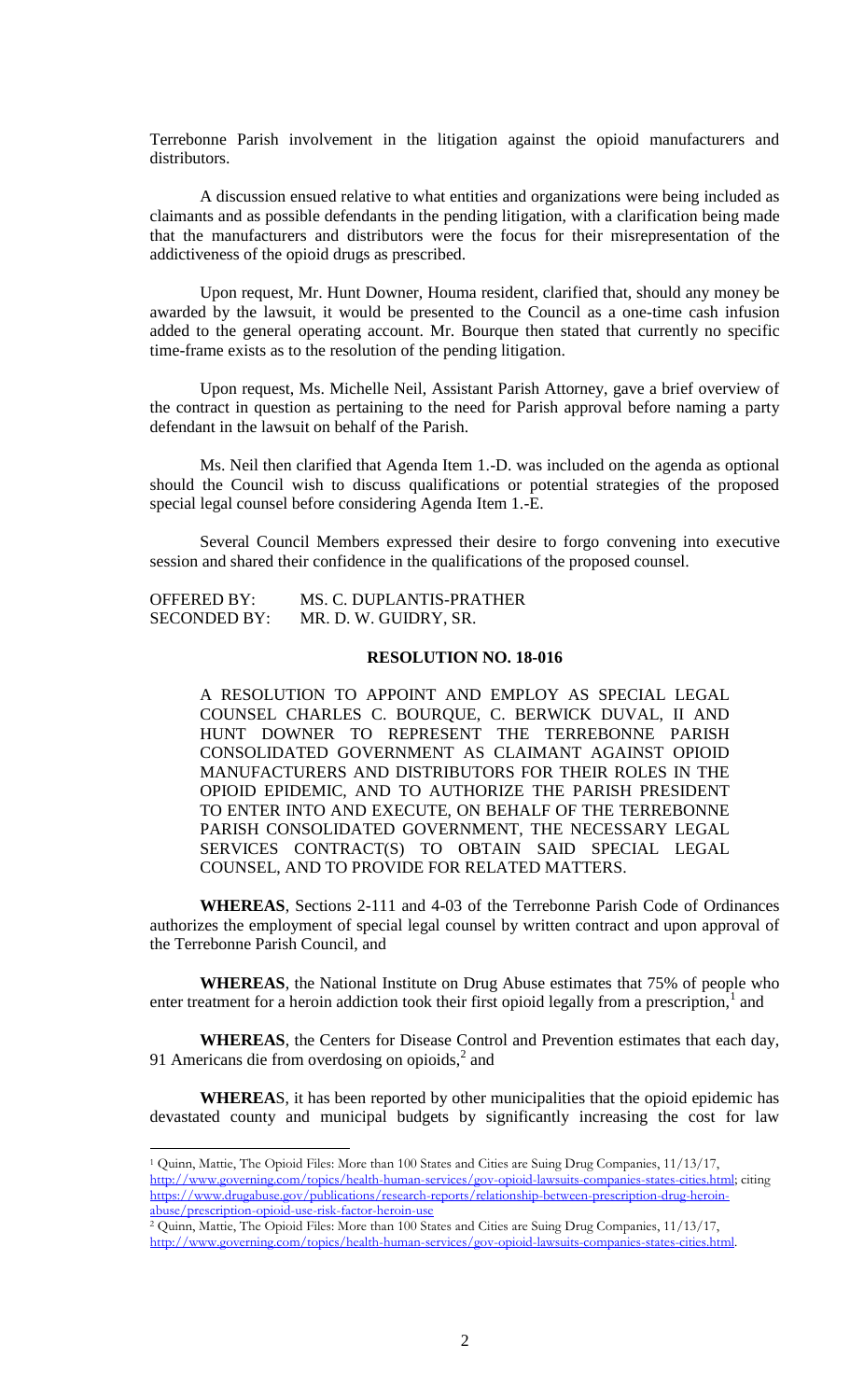enforcement, first responders, drug treatment, lost productivity of government workers and services like autopsies, and

**WHEREAS**, in response, over 100 lawsuits have been filed against manufacturers such as Endo, Johnson & Johnson's Janssen unit, Teva Pharmaceutical and Allergan, all opioid prescription drug makers, for their roles in the opioid epidemic, $3$  and

**WHEREAS**, Charles C. Bourque, C. Berwick Duval, II and Hunt Downer have made the presentation and proposal to represent the Terrebonne Parish Consolidated Government as a claimant against opioid manufacturers and distributors in claims similar to litigation already pending against these manufacturers and distributors by other governmental entities across the United States, and

**WHEREA**S, the Terrebonne Parish Consolidated Government has recognized the need to participate in this litigation in order to recapture the increased costs to the Parish resulting from the opioid epidemic, and to show solidarity with other governmental entities across the United States in the fight against the opioid epidemic, and

**WHEREAS**, the Terrebonne Parish Council and Terrebonne Parish Administration believe that these attorneys are the best resource to handle the aforementioned legal needs through a legal service agreement based on a contingency fee, and

**NOW THEREFORE BE IT RESOLVED** by the Terrebonne Parish Council that Charles C. Bourque, C. Berwick Duval, II and Hunt Downer are hereby employed and appointed as special legal counsel to represent the Terrebonne Parish Consolidated Government as a claimant against opioid manufacturers and distributors for their roles in the opioid epidemic, and

**NOW THEREFORE BE IT FURTHER RESOLVED** by the terrible Parish Council that the Parish President is hereby authorized to enter into and execute, on behalf of the Terrebonne Parish Consolidated Government, a contract or contracts for legal services and representation by Charles C. Bourque, C. Berwick Duval, II and Hunt Downer, for the said legal services described in this resolution, not inconsistent with the contract attached to this resolution.

### **THERE WAS RECORDED:**

YEAS:, C. Duplantis-Prather, D. W. Guidry, Sr., A. Marmande, D. J. Guidry, S. Trosclair, J. Navy, A. Williams, G. Michel, and S. Dryden. NAYS: None. ABSTAINING: None. ABSENT: None. The Chairwoman declared the resolution adopted on this the 23rd day of January 2018.

\* \* \* \* \* \* \* \* \*

I, VENITA H. CHAUVIN, Council Clerk of the Terrebonne Parish Council, do hereby certify that the foregoing is a true and correct copy of a resolution adopted by the Assembled Council in Regular Session on January 23, 2018 at which meeting a quorum was present.

GIVEN UNDER MY OFFICIAL SIGNATURE AND SEAL OF OFFICE THIS 24TH DAY OF JANUARY 2018.

Ms. C. Duplantis-Prather moved, seconded by Mr. D. W. Guidry, Sr. **(\*RESOLUTION WAS ADOPTED AFTER DISCUSSION)**

 $\overline{a}$ 3 *Id.*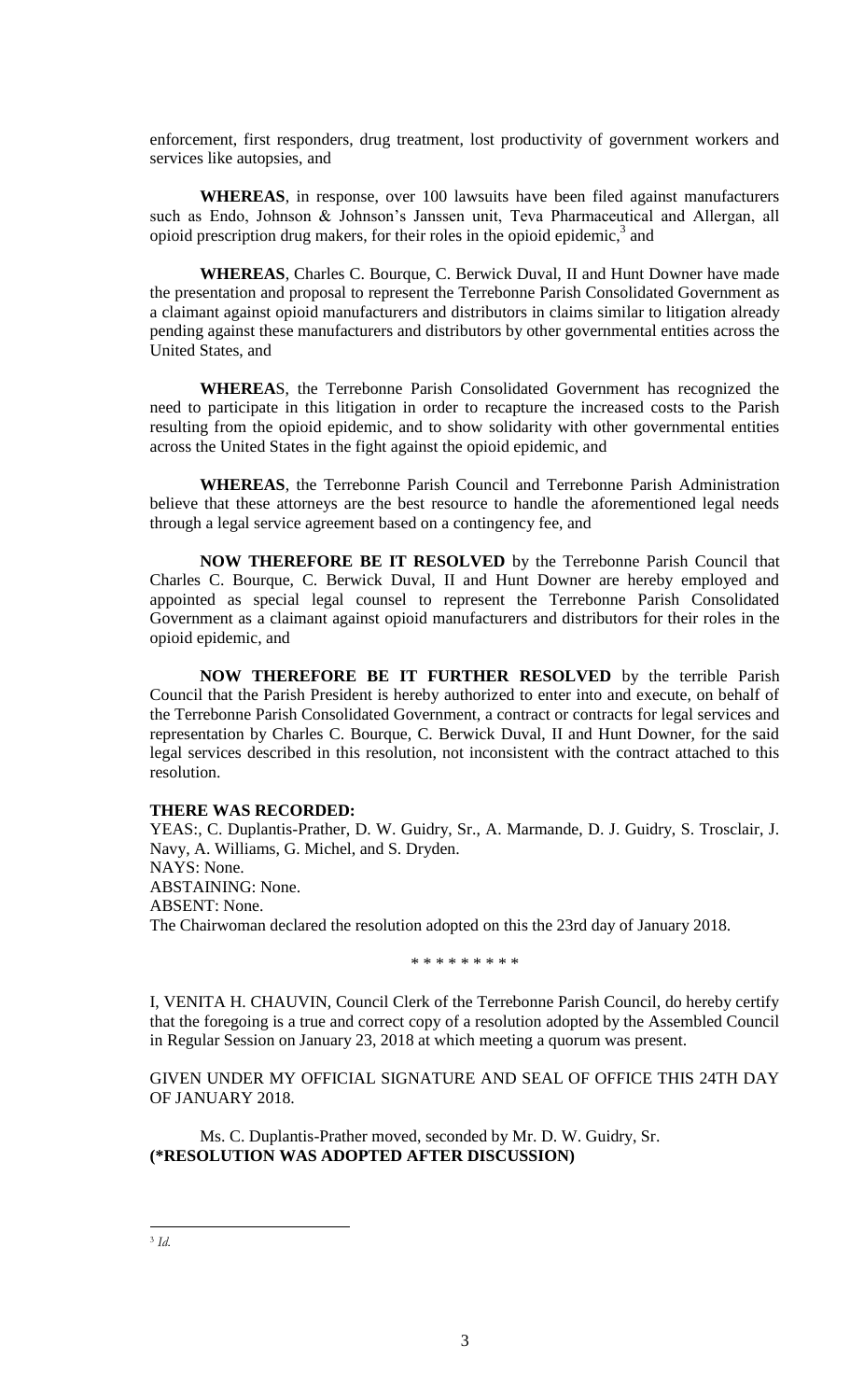Councilwoman A. Williams asked if a previous group who was interested in investigating similar opioid-related litigation on behalf of the Parish had been notified of the Parish's optioning for utilizing local attorneys as special legal counsel.

Parish President G. Dove clarified that communication had waned between the Parish President's office and the previous group so that they had not yet been notified.

### **\*The aforementioned resolution was adopted.**

Ms. C. Duplantis-Prather moved, seconded by Mr. D. W. Guidry, Sr., "THAT, it now being 6:32 p.m., the Council open public hearings."

The Chairman called for a vote on the motion offered by Ms. C. Duplantis-Prather. THERE WAS RECORDED: YEAS: C. Duplantis-Prather, D. W. Guidry, Sr., A. Marmande, D. J. Guidry, S. Trosclair, J. Navy, A. Williams, G. Michel, and S. Dryden. NAYS: None. ABSENT: None. The Chairman declared the motion adopted.

The Chairman recognized the public for comments on the following:

A. A proposed ordinance that will amend Ordinance No. 8896 that established the fees for the Terrebonne Parish Tennis Complex located at 106 Southdown West Boulevard, Houma, LA (former Renaissance Health and Racquet Club).

There were no comments from the public on the proposed ordinance.

Mr. D. W. Guidry, Sr. moved, seconded by Mr. A. Marmande, "THAT the Council close the aforementioned public hearing."

The Chairman called for a vote on the motion offered by Mr. D. W. Guidry, Sr. THERE WAS RECORDED: YEAS: C. Duplantis-Prather, D. W. Guidry, Sr., A. Marmande, D. J. Guidry, S. Trosclair, J. Navy, A. Williams, G. Michel, and S. Dryden. NAYS: None. ABSENT: None. The Chairman declared the motion adopted.

OFFERED BY: MR. D.W. GUIDRY, SR. SECONDED BY: MR. A. MARMANDE

### **ORDINANCE NO. 8924**

AN ORDINANCE THAT WILL AMEND ORDINANCE NO. 8896 THAT ESTABLISHED THE FEES FOR THE TERREBONNE PARISH TENNIS COMPLEX LOCATED AT 106 SOUTHDOWN WEST BOULEVARD, HOUMA, LA (FORMER RENAISSANCE HEALTH AND RACQUET CLUB).

**WHEREAS**, the facility was established as a recreational facility by Ordinance No. 8885; and

**WHEREAS**, the fees are necessary for the ongoing operation and maintenance of the tennis facility as follow:

**NOW, THEREFORE BE IT ORDAINED** by the Terrebonne Parish Council, on behalf of the Terrebonne Parish Consolidated Government, that the following fees be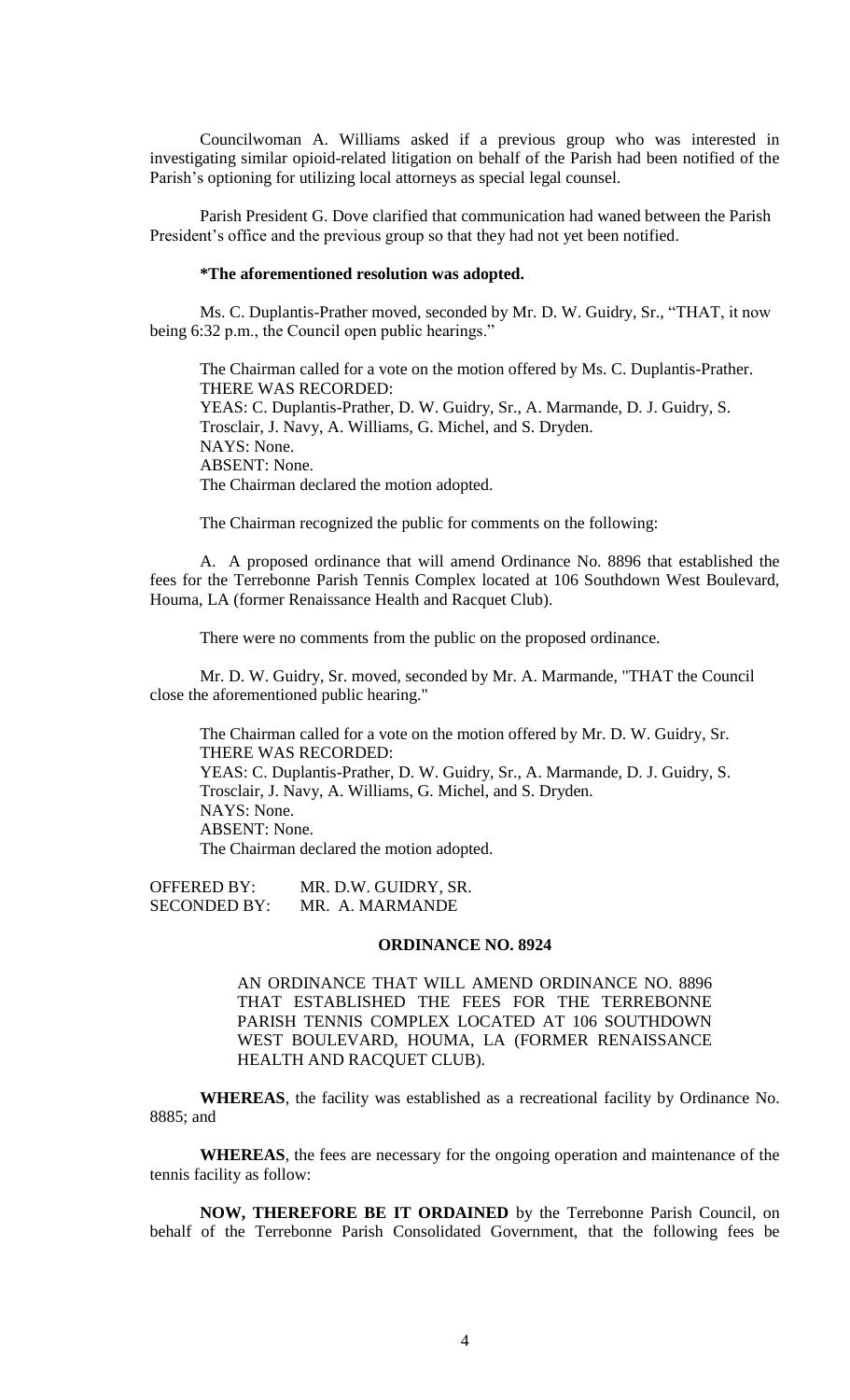amended for the public use of the Terrebonne Parish Tennis Complex located at 106 Southdown West Boulevard, Houma, LA (former Renaissance Health and Racquet Club).

| <b>Individual Court (per person)</b>                |        |  |
|-----------------------------------------------------|--------|--|
| $\overline{1}^{\text{st}}$ Hour                     | \$5    |  |
| <b>Each Additional Hour</b>                         | \$3/hr |  |
| All Day                                             | \$10   |  |
| Student/Senior 1 <sup>st</sup> hour                 | \$3    |  |
| <b>Student/Senior Each Additional Hour</b>          | \$2/hr |  |
|                                                     |        |  |
| <b>Monthly Membership</b>                           |        |  |
| Single                                              | \$40   |  |
| Couple                                              | \$50   |  |
| Family                                              | \$60   |  |
| Student/Senior                                      | \$25   |  |
|                                                     |        |  |
| Tournaments and Leagues: Per contractual basis with |        |  |

percentage of fees being split 70/30 with Tennis Professional. Seniors 65 and up. Students must be elementary or middle school age or present valid student ID. Children 5 and under are free.

#### **SECTION II**

If any word, clause, phrase, section or other portion of this ordinance shall be declared null, void, invalid, illegal or unconstitutional, the remaining words, clauses, phrases, sections and other portions of this ordinance shall remain in full force and effect, the provisions of this ordinance hereby being declared to be severable.

# **SECTION III**

This ordinance shall become effective upon approval by the Parish President.

# THERE WAS RECORDED:

YEAS: C. Duplantis-Prather, D.W. Guidry, Sr., A. Marmande, D.J. Guidry, S. Trosclair, J. Navy, A. Williams, G. Michel, and S. Dryden. NAYS: None. NOT VOTING: None. ABSTAINING: None. ABSENT: None. The Chairman declared the ordinance adopted on this, the 23rd day of January 2018.

The Chairman recognized the public for comments on the following:

B. A proposed ordinance to dedicate and accept the maintenance/operation of the street(s), drainage servitudes, utilities, gas, sewer, and rights-of-way; energize and accept the street lights; and the incorporation of the street(s) for Parkwood Place Subdivision into the Enhanced 911 Emergency Response System for the purpose of providing a better means of locating addresses.

Ms. Jerri Smitko, local attorney, shared her concerns regarding the Council's proposed acceptance of the Parkwood Place Subdivision in relation to a 2016 lawsuit which documented numerous issues with the subdivision's construction and sewerage capacities. She asked if there was any record of the issues being addressed and shared her confusion for the need of a bond obligation before a decision would be made to accept the subdivision.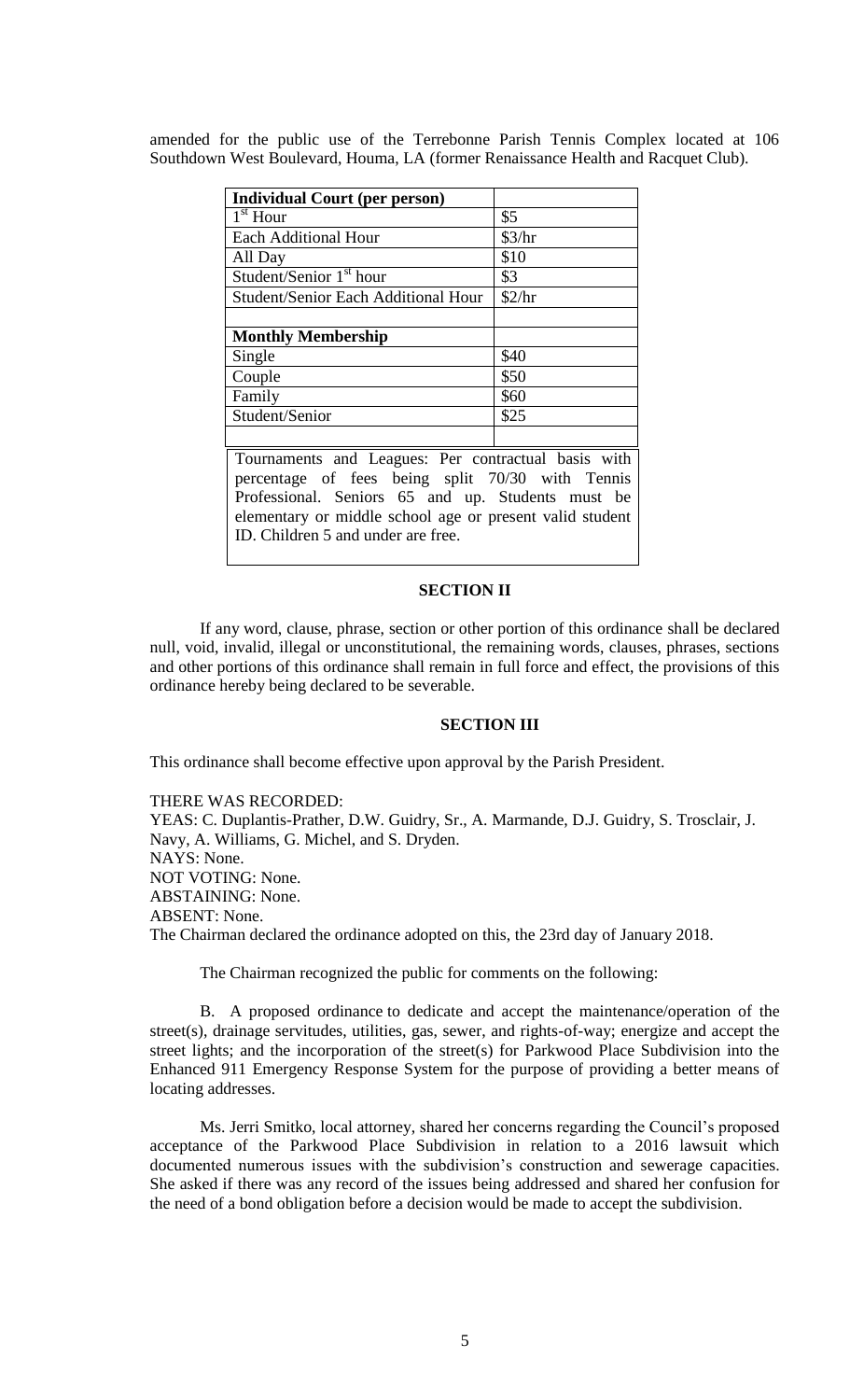Parish President G. Dove gave a brief overview of litigation associated with the development of the subdivision and stated that the issues reported with the 2016 lawsuit had been addressed and properly vetted by the engineer of record and several Parish Administration personnel.

Ms. Smitko questioned the need for a bond as required by the Planning and Zoning Department before the subdivision could be presented to the Council for approval and then suggested that the backup materials of the ordinance should include documentation that shows the previously recorded issues in the 2016 lawsuit has having been addressed and completed.

Upon request, Mr. Christopher Pulaski, Planning and Zoning Director, explained that it was procedure for a bond being required for a subdivision before being brought before the Council for acceptance and that the settlement agreement for the Parkwood Place Subdivision included the bond as a final item for completion.

Parish President G. Dove reiterated that the development project had been completed and stated that there was already a pending sale in the subdivision that might be jeopardized should the acceptance be postponed.

Ms. Smitko reiterated her concerns for the necessity of a bond for project completion and for the lack of corresponding documentation that certified the development was fully completed.

Upon request, Mr. Mike Toups, Parish Manager, stated that he believed the subdivision was in order and ready for acceptance and dedication.

Upon request, Mr. Julius Hebert, Parish Attorney, gave a brief review of the results of lawsuit as questioned by Ms. Smitko and stated that all of the issues included with the lawsuit had been addressed and explained that a one-year warranty bond is required for any subdivision that is to be accepted and dedicated by the Parish which was included with the project's performance bond.

A discussion ensued relative to potential issues that might arise if the ordinance would be held over for two weeks for continued discussion and confirmation of completion for the project.

There were no further comments from the public on the proposed ordinance.

Mr. G. Michel moved, seconded by Mr. D. J. Guidry, "THAT the Council continue the public hearing regarding the acceptance of Parkwood Place Subdivision for two weeks to the next Regular Council Session on February 7, 2018 at 6:30 p.m."

The Chairman called for a vote on the motion offered by Mr. G. Michel. THERE WAS RECORDED: YEAS: C. Duplantis-Prather, D. W. Guidry, Sr., D. J. Guidry, S. Trosclair, J. Navy, A. Williams, G. Michel. NAYS: A. Marmande and S. Dryden. ABSENT: None. The Chairman declared the motion adopted.

The Chairman recognized the public for comments on the following:

C. A proposed ordinance to authorize the acquisition from MARFO, Inc. of certain immovable property adjacent to Main Street situated between the Government Tower and Barrow Street in Houma, to facilitate the preservation of public parking in the downtown area.

There were no comments from the public on the proposed ordinance.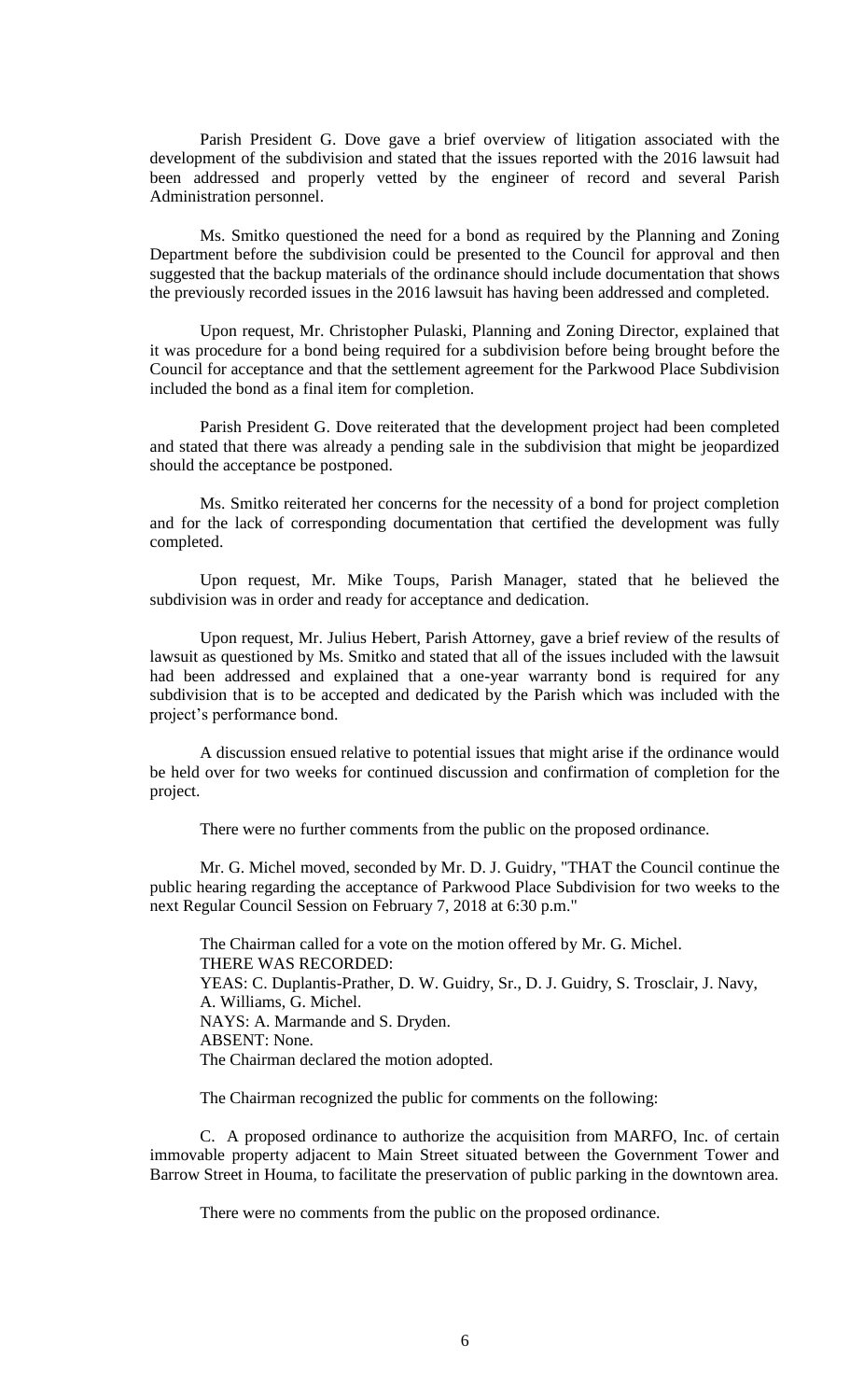Ms. A. Williams moved, seconded by Ms. C. Duplantis-Prather, "THAT the Council close the aforementioned public hearing."

The Chairman called for a vote on the motion offered by Ms. A. Williams. THERE WAS RECORDED: YEAS: C. Duplantis-Prather, D. W. Guidry, Sr., A. Marmande, D. J. Guidry, S. Trosclair, J. Navy, A. Williams, G. Michel, and S. Dryden. NAYS: None. ABSENT: None. The Chairman declared the motion adopted.

OFFERED BY: MS. C. DUPLANTIS-PRATHER SECONDED BY: MS. A. WILLIAMS

# **ORDINANCE NO. 8925**

AN ORDINANCE TO AUTHORIZE THE ACQUISITION BY PURCHASE OR LEASE FROM MARFO, INC. OF CERTAIN IMMOVABLE PROPERTY ADJACENT TO MAIN STREET SITUATED BETWEEN THE GOVERNMENT TOWER AND BARROW STREET IN HOUMA, LOUISIANA, TO FACILITATE THE PRESERVATION OF PUBLIC PARKING IN THE DOWNTOWN AREA AND TO PROVIDE FOR RELATED MATTERS.

# **SECTION I**

**WHEREAS**, Section 1-06 of the Home Rule Charter for the Parish of Terrebonne provides that the Parish Government shall have the right, power and authority to pass all ordinances requisite or necessary to promote, protect and preserve the general welfare, safety, health, peace and good order of the parish, including but not by way of limitation, the right, power and authority to pass ordinances on all subject matters necessary, requisite or proper for the management of parish affairs, and all other subject matter without exception, subject only to the limitation that the same shall not be inconsistent with the Constitution or expressly denied by general law applicable to the parish; and

**WHEREAS**, the Terrebonne Parish Consolidated Government is authorized to acquire real property for a public purpose by ordinance, per Terrebonne Parish Charter Section 2-11; and

**WHEREAS**, MARFO, Inc., the owner of certain immovable property, including what now consists of a concrete parking area situated in the block between the Terrebonne Parish Government Tower, Barrow Street, and Main Street in Houma, Louisiana, as further depicted on the aerial map attached to this ordinance, has offered to sell or lease a portion of that immovable property, marked with a number "3" on the attached aerial map; and

**WHEREAS**, Terrebonne Parish Consolidated Government wishes to acquire by either purchase or lease the said real property depicted with a number "3" on the attached aerial map for the purposes of preserving public parking in the downtown Houma area, or for use in any other governmental purposes; and

**NOW THEREFORE BE IT RESOLVED** by the Terrebonne Parish Council, in due and regular and legal sessions convened, that the Terrebonne Parish Administration be and is hereby authorized to acquire in full ownership or by lease that property depicted and marked as number "3" on the attached aerial plat to facilitate the preservation of public parking in the downtown Houma area, and that the Parish President is hereby authorized and empowered for and on behalf of the Terrebonne Parish Consolidated Government to negotiate and execute documents necessary to acquire the said immovably property in full ownership or by lease for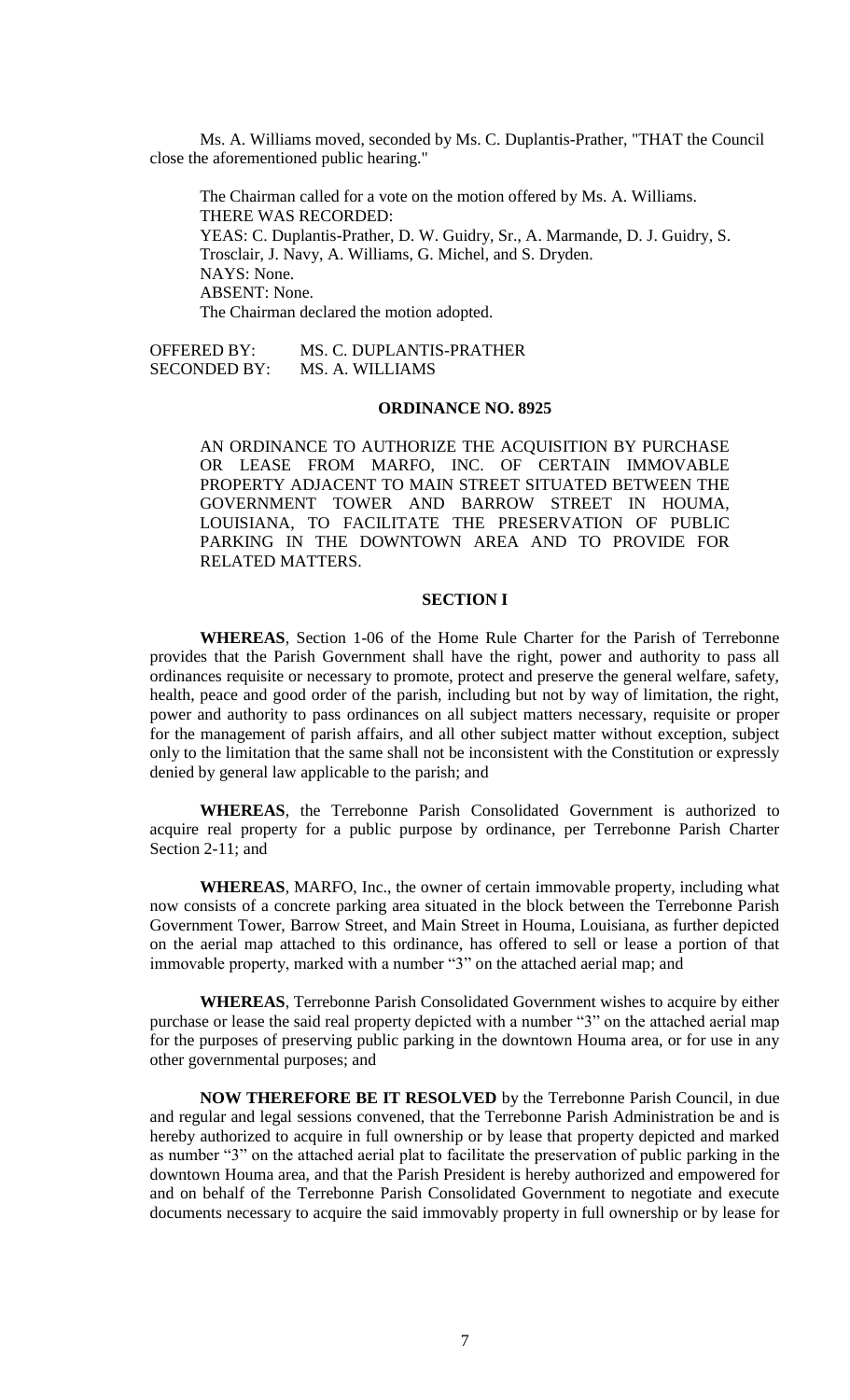the above stated purposes and to secure public ingress and egress to said immovable property for consideration he deems just and reasonable, not to exceed the fair market value; and

**NOW THEREFORE BE IT FURTHER RESOLVED** by the Terrebonne Parish Council that the Terrebonne Parish Administration be and is hereby authorized to acquire the appraisals and surveys necessary to facilitate the acquisition of the said real property.

### **SECTION II**

If any word, clause, phrase, section or other portion of this ordinance shall be declared null, void, invalid, illegal, or unconstitutional, the remaining words, clauses, phrases, sections and other portions of this ordinance shall remain in full force and effect, the provisions of this ordinance hereby being declared to be severable.

### **SECTION III**

This ordinance shall become effective upon approval by the Parish President or as otherwise provided in Section 2-13(b) of the Home Rule Charter for a Consolidated Government for Terrebonne Parish, whichever occurs sooner.

This ordinance, having been introduced and laid on the table for at least two weeks, was voted upon as follows:

THERE WAS RECORDED: YEAS: C. Duplantis-Prather, A. Marmande, D.J. Guidry, S. Trosclair, J. Navy, A. Williams, and S. Dryden. NAYS: D.W. Guidry, Sr. and G. Michel. NOT VOTING: None. ABSTAINING: None. ABSENT: None. The Chairman declared the ordinance adopted on this, the 23rd day of January 2018.

# **\*(ORDINANCE ADOPTED AFTER DISCUSSION)**

Upon request, Ms. Michelle Neil, Assistant Parish Attorney, confirmed that the language of the resolution would authorize the Parish President to execute a lease agreement for the aforementioned property without returning to the Council. She added that purchasing the property would require a budget amendment and would need to be presented to the Council.

Councilman D. W. Guidry, Sr. shared his support for the purchase of the property, shared his concerns for entering into a lease agreement for the property, and suggested other alternatives for increasing parking for the government tower without the inclusion of the aforementioned property.

A discussion ensued relative to the need for the Council's approval for the purchase of the property and the lack of approval needed for a lease agreement should budgeting be provided to compensate for the lease, as well as the process for determining the fair market value of a lease for the aforementioned property. Several Council Members shared their support for the purchase of the property and suggested that the option for a lease agreement would not be beneficial.

## \***The ordinance was adopted.** *Mr. G. Michel and Mr. D. W. Guidry, Sr. were recorded as voting "nay."*

Ms. A. Williams moved, seconded by Ms. C. Duplantis-Prather, "THAT the Council continue with the regular order of business."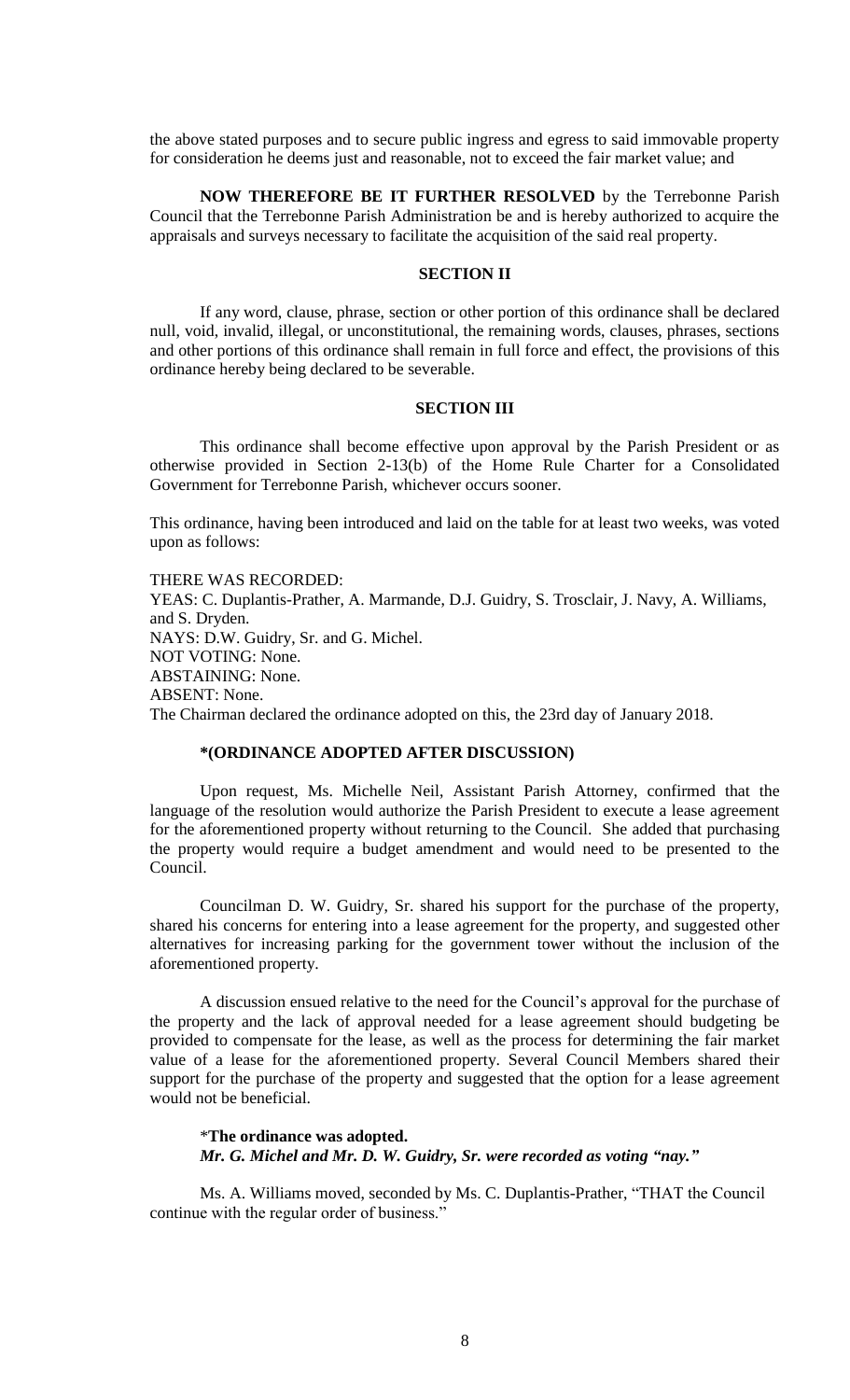The Chairman called for a vote on the motion offered by Ms. A. Williams. THERE WAS RECORDED: YEAS: C. Duplantis-Prather, D. W. Guidry, Sr., A. Marmande, D. J. Guidry, S. Trosclair, J. Navy, A. Williams, G. Michel, and S. Dryden. NAYS: None. ABSENT: None. The Chairman declared the motion adopted.

Ms. Lucretia McBride, Houma resident, shared her support for the Council's decision to pursue legal action with regards to opioid manufacturers and distributors then shared her concerns for a lack of public awareness with regards to the associated resolution. She then suggested that additional public notice could have been provided in an effort to increase awareness and involvement and more time could have been given for the public to contact their representatives to voice their opinions on the resolution.

The Chairman called for a report on the Public Services Committee meeting held on 1/22/18, whereupon the Committee Chairman rendered the following:

#### **PUBLIC SERVICES COMMITTEE**

#### **JANUARY 22, 2018**

The Chairman, Alidore "Al" Marmande, called the Public Services Committee meeting to order at 5:47 p.m. in the Terrebonne Parish Council Meeting Room with an Invocation offered by Committee Member S. Dryden and the Pledge of Allegiance led by Committee Member J. Navy. Upon roll call, Committee Members recorded as present were: C. Duplantis-Prather, D. W. Guidry, Sr., A. Marmande, D. J. Guidry, S. Trosclair, J, Navy, A. Williams, G. Michel and S. Dryden. A quorum was declared present.

| <b>OFFERED BY:</b>  | MR. D. J. GUIDRY      |
|---------------------|-----------------------|
| <b>SECONDED BY:</b> | MR. D. W. GUIDRY, SR. |

### **RESOLUTION NO. 18-017**

A resolution authorizing the Parish President to execute a contract for professional veterinary services with Jessica Price, DVM.

**WHEREAS**, the Terrebonne Parish Animal Shelter (TPAS) is an open admission shelter that receives orphaned, seized, stray, and/or surrendered animals; and

**WHEREAS**, the TPAS requires the services of a veterinarian for the benefit of impounded animals; and

**WHEREAS,** Terrebonne Parish Consolidated Government desires to contract with Dr. Jessica Price; and

**WHEREAS**, Dr. Jessica Price has agreed to extend said contract for professional veterinary services outlined in the attached contract.

**NOW, THEREFORE, BE IT RESOLVED** by the Terrebonne Parish Council (Budget and Finance Committee), on behalf of Terrebonne Parish Consolidated Government that the Parish President, Gordon Dove, is hereby authorized to execute a contract with Dr. Jessica Price for professional veterinary services outlined in the attached contract.

#### **THERE WAS RECORDED:**

YEAS: C. Duplantis-Prather, D. W. Guidry, Sr., A. Marmande, D. J. Guidry, S. Trosclair, J. Navy, A. Williams, G. Michel and S. Dryden. NAYS: None.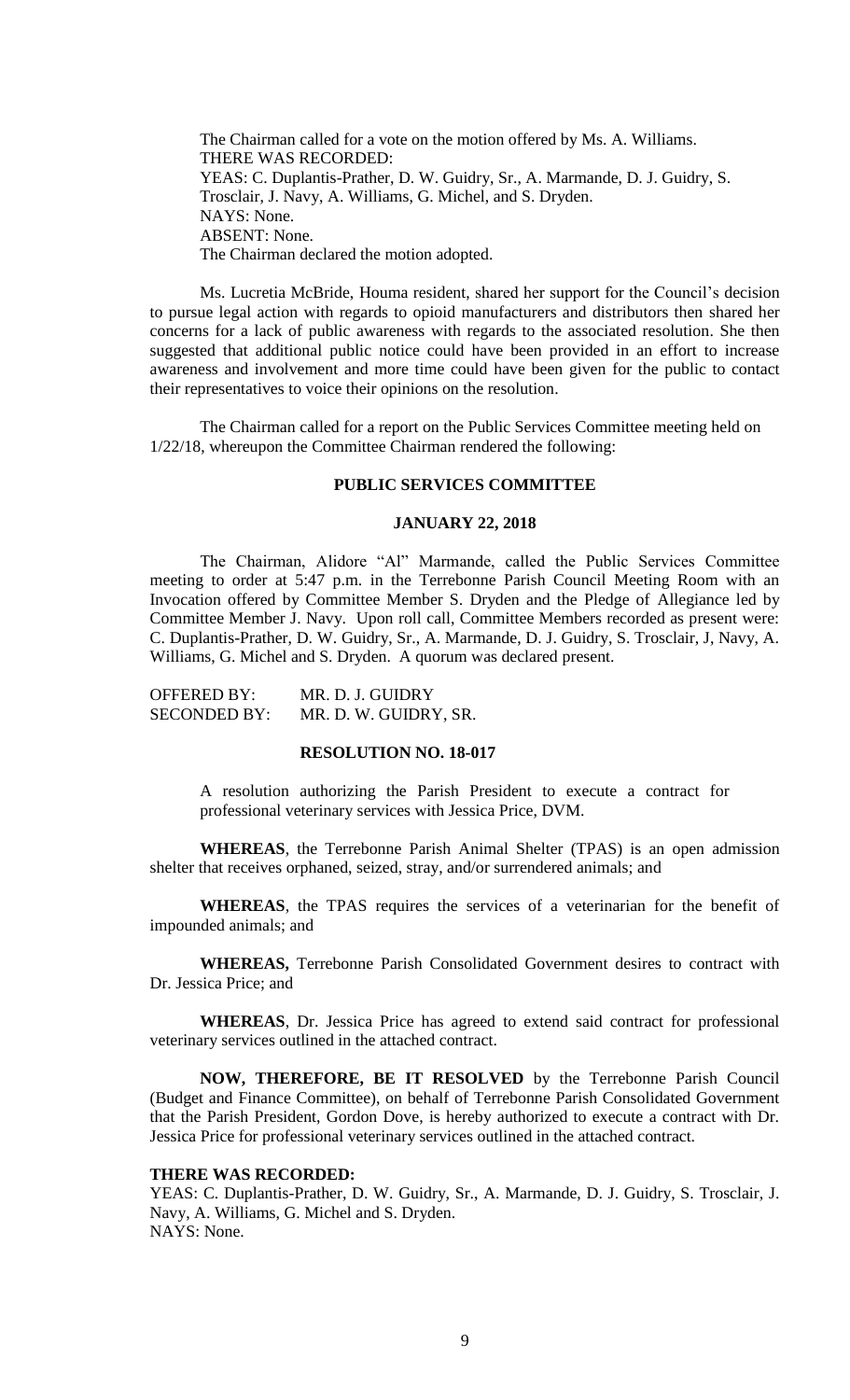ABSTAINING: None. ABSENT: None. The Chairwoman declared the resolution adopted on this the 22nd day of January 2018.

\* \* \* \* \* \* \* \* \*

OFFERED BY: MR. G.MICHEL SECONDED BY: MR. S. DRYDEN

#### **RESOLUTION NO. 18-018**

A resolution authorizing the purchase of (3) 1 MW diesel generators from Arcco Power Systems to be installed at the Houma Generating Station, project known as 17-ELECTGEN-67.

**WHEREAS,** Arcco Power Systems will provide the diesel generators to the Houma Generating Station, and

**WHEREAS,** Arcco Power Systems has offered completive prices off of the State Contract #4400013661, and

**NOW THEREFORE BE IT RESOLVED**, by the Terrebonne Parish Council, on behalf of Terrebonne Parish Consolidated Government, that the purchase from Arcco Power Systems be, and is hereby, approved, and

**BE IT FURTHER RESOLVED,** that the Parish President and all other appropriate parties be, and they are hereby, authorized to execute any and all contract documents associated therewith.

### **THERE WAS RECORDED:**

YEAS: C. Duplantis-Prather, D. W. Guidry, Sr., A. Marmande, D. J. Guidry, S. Trosclair, J. Navy, A. Williams, G. Michel and S. Dryden. NAYS: None. ABSTAINING: None. ABSENT: None. The Chairwoman declared the resolution adopted on this the 22nd day of January 2018.

Upon questioning from Committee Member G. Michel, Chief Financial Officer K. Mauldin explained that the funds that are going to used to purchase the aforementioned generators are coming from the Utilities Fund budget; stating that a budget amendment is not needed to purchase these items because they have "carry over" funds in their budget. She also mentioned that if a grant is approved for these items, the monies received will be placed back into the Utilities Fund balance, not the General Fund balance.

\* \* \* \* \* \* \* \* \*

OFFERED BY: MR. D. W. GUIDRY, SR. SECONDED BY: MR. S. DRYDEN

### **RESOLUTION 18-019**

A resolution awarding and authorizing the signing of the construction Contract for Parish Project No. 95-DRA-67, 2-1A Drainage Improvements Projects, Phase VI - Honeysuckle, Terrebonne Parish Consolidated Government, Terrebonne Parish, Louisiana, and authorizing the issuance of the Notice to Proceed.

**WHEREAS**, the Terrebonne Parish Consolidated Government did receive construction bids on Parish Project No. 95-DRA-67, 2-1A Drainage Improvements Projects,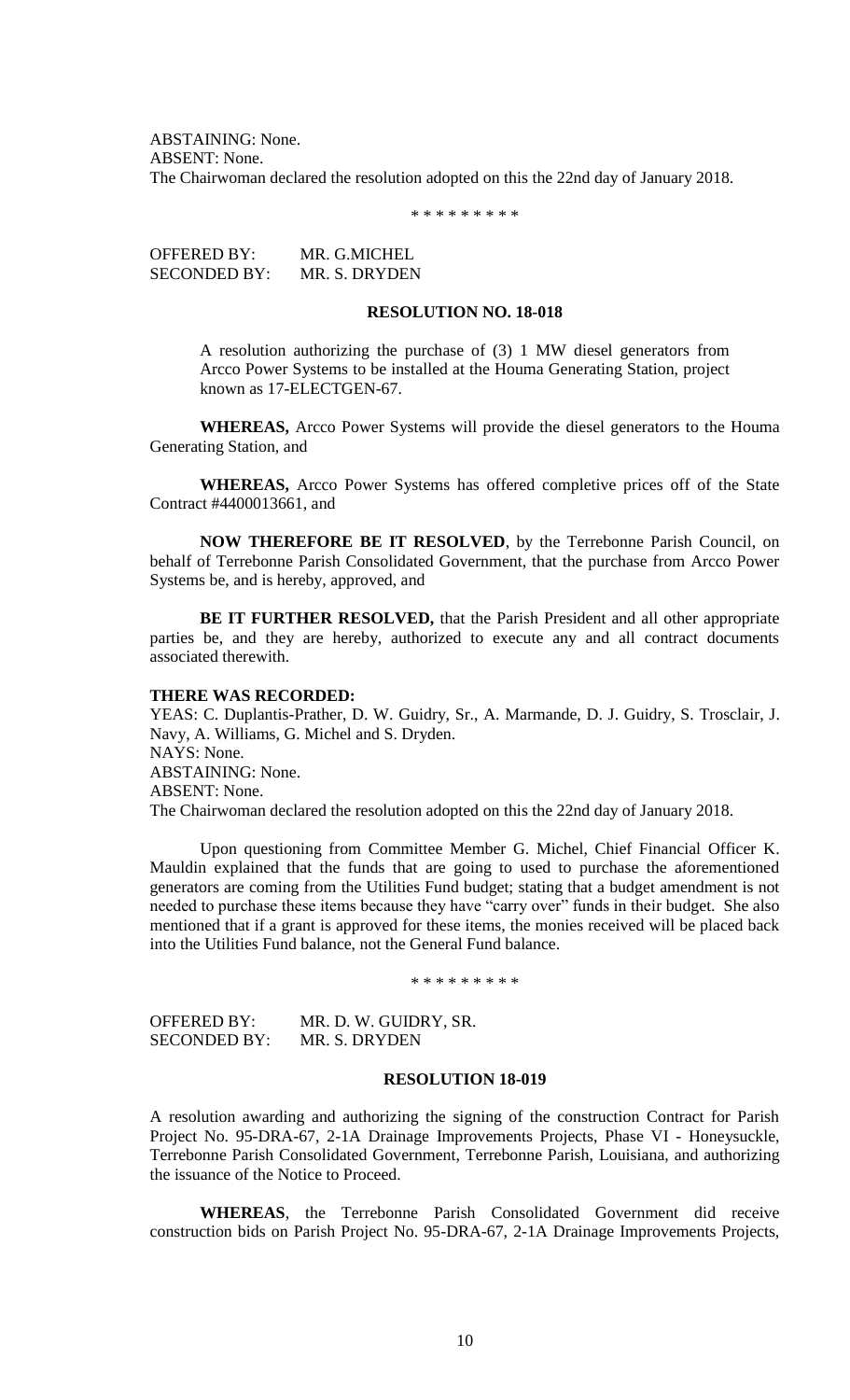Phase VI - Honeysuckle, Terrebonne Parish, Louisiana, and

**WHEREAS**, the lowest and best bid was that submitted by Byron E. Talbot Contractor, Inc., in the amount of \$589,017.50, and

**NOW, THEREFORE, BE IT RESOLVED** that the Terrebonne Parish Consolidated Government award the construction contract to Byron E. Talbot Contractor, Inc., in the amount of \$589,017.50, and

**BE IT FURTHER RESOLVED,** that the President of Terrebonne Parish Consolidated Government, be and he is hereby authorized and empowered to sign a construction contract for and on behalf of the Terrebonne Parish Consolidated Government with Byron E. Talbot Contractor, Inc., upon receipt of the performance bond in the amount of the contract price, and

BE IT FURTHER RESOLVED, that upon receipt of required certificates of insurance evidencing coverage as provided in the project specifications and upon execution and recordation of all contract documents, that the Engineer is hereby authorized to issue the Notice to Proceed to the Contractor to commence construction of the project.

#### **THERE WAS RECORDED:**

YEAS: C. Duplantis-Prather, D. W. Guidry, Sr., A. Marmande, D. J. Guidry, S. Trosclair, J. Navy, A. Williams, G. Michel and S. Dryden. NAYS: None. ABSTAINING: None. ABSENT: None. The Chairwoman declared the resolution adopted on this the 22nd day of January 2018.

\* \* \* \* \* \* \* \* \*

OFFERED BY: MR. G. MICHEL SECONDED BY: MS. C. DUPLANTIS-PRATHER

# **RESOLUTION NO. 18-020**

A resolution providing for the ratification of the appointment by Parish President Gordon E. Dove of the firm GIS Engineering, LLC to provide engineering services for Parish Project No. 18-SEW-02, Martin Luther King Sanitary Sewer Project, and also authorizing Parish President Gordon E. Dove to execute the appropriate engineering contract documents for this project.

**WHEREAS**, Terrebonne Parish is desirous to install approximately 2,400 linear feet of sanitary sewer along Martin Luther King Boulevard, in the form of a "Front Foot Assessment Program", and

**WHEREAS**, Terrebonne Parish Consolidated Government would like to proceed with the design of this project, and

**WHEREAS**, Parish President Gordon E. Dove has recommended that the firm of GIS Engineering, LLC, be retained to provide the necessary professional services for this project, and

**NOW THEREFORE BE IT RESOLVED**, that the Terrebonne Parish Council (Public Services Committee), on behalf of the Terrebonne Parish Consolidated Government, that the recommendation of Parish President Gordon E. Dove be ratified and that the engineering firm of GIS Engineering, LLC be retained to provide the necessary professional services for Parish Project No. 18-SEW-02, Martin Luther King Sanitary Sewer Project, and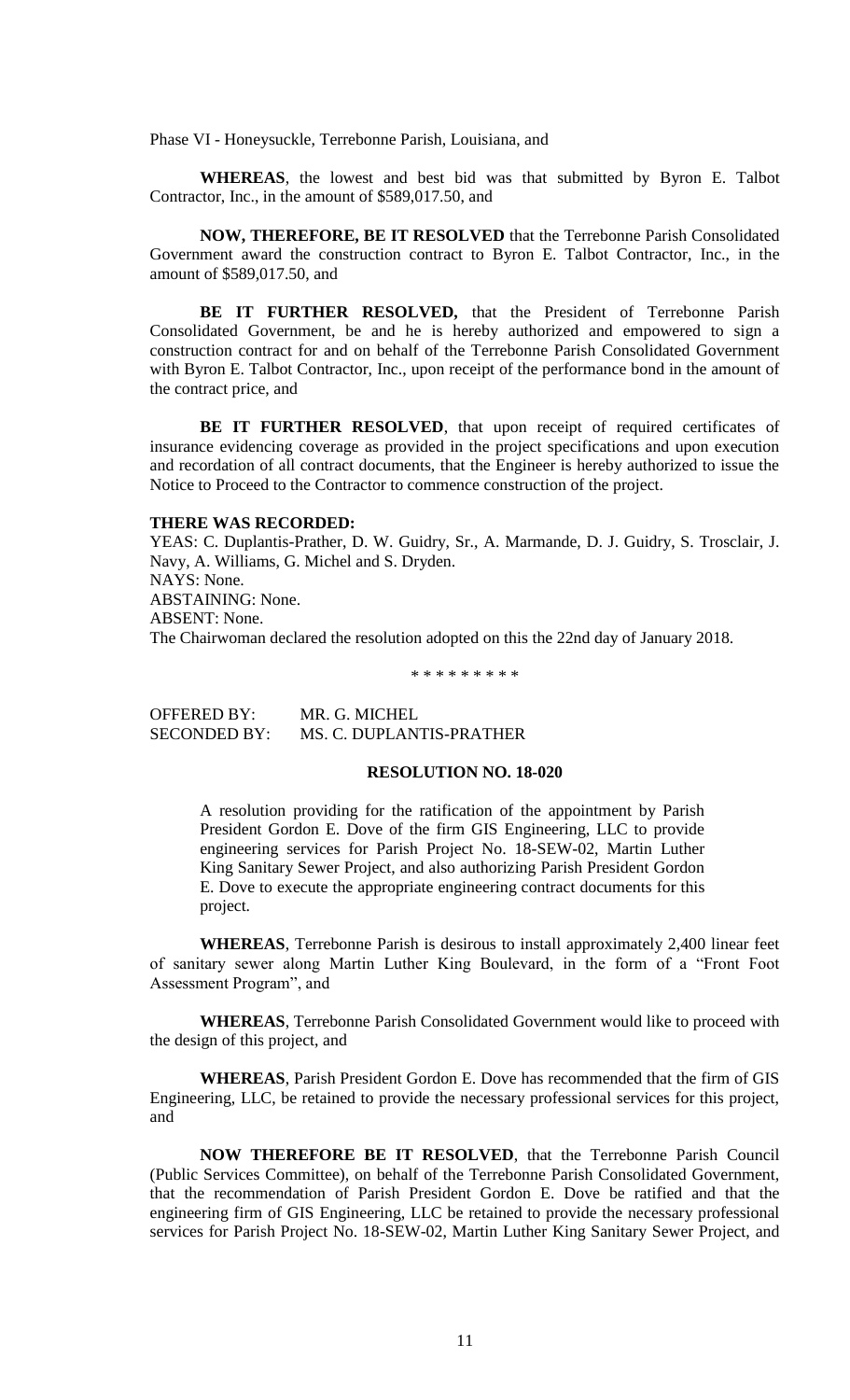that Parish President Gordon E. Dove be authorized to execute any and all documents with said firm for this project.

**BE IT FURTHER RESOLVED**, that a certified copy of the resolution be forwarded to the Engineer, GIS Engineering, LLC.

### **THERE WAS RECORDED:**

YEAS: C. Duplantis-Prather, D. W. Guidry, Sr., A. Marmande, D. J. Guidry, S. Trosclair, J. Navy, A. Williams, G. Michel and S. Dryden. NAYS: None. ABSTAINING: None. ABSENT: None. The Chairwoman declared the resolution adopted on this the 22nd day of January 2018.

\* \* \* \* \* \* \* \* \*

The Chairman announced that Agenda Item No. 5 - Introduce an ordinance to establish "No Parking Anytime" on both sides of Don Felipe Boulevard; to provide for the installation of appropriate signs; to provide for other matters relative thereto – was pulled from the agenda per Administration.

Mr. G. Michel moved, seconded by Ms. C. Duplantis-Prather, "THAT, there being no further business to come before the Public Services Committee, the meeting be adjourned."

The Chairman called for the vote on the motion offered by Mr. G. Michel. THERE WAS RECORDED: YEAS: C. Duplantis-Prather, D. W. Guidry, Sr., A. Marmande, D. J. Guidry, S.

Trosclair, J. Navy, A. Williams, G. Michel and S. Dryden. NAYS: None.

ABSENT: None.

The Chairman declared the motion adopted and the meeting was adjourned at 5:51 p.m.

Alidore Marmande, Chairman

Tammy E. Triggs, Minute Clerk

Mr. A. Marmande moved, seconded by Mr. S. Dryden, "THAT the Council accept and ratify the minutes of the Public Services Committee meeting held on 1/22/18."

The Chairman called for a vote on the motion offered by Mr. A. Marmande. THERE WAS RECORDED: YEAS: C. Duplantis-Prather, D. W. Guidry, Sr., A. Marmande, D. J. Guidry, S. Trosclair, A. Williams, G. Michel, and S. Dryden. NAYS: None. ABSENT: J. Navy. The Chairman declared the motion adopted.

The Chairman called for a report on the Community Development and Planning Committee meeting held on 1/22/18, whereupon the Committee Chairman rendered the following:

#### **COMMUNITY DEVELOPMENT & PLANNING COMMITTEE**

#### **JANUARY 22, 2018**

The Chairman, Dirk J. Guidry, called the Community Development & Planning Committee meeting to order at 5:52 p.m. in the Terrebonne Parish Council Meeting Room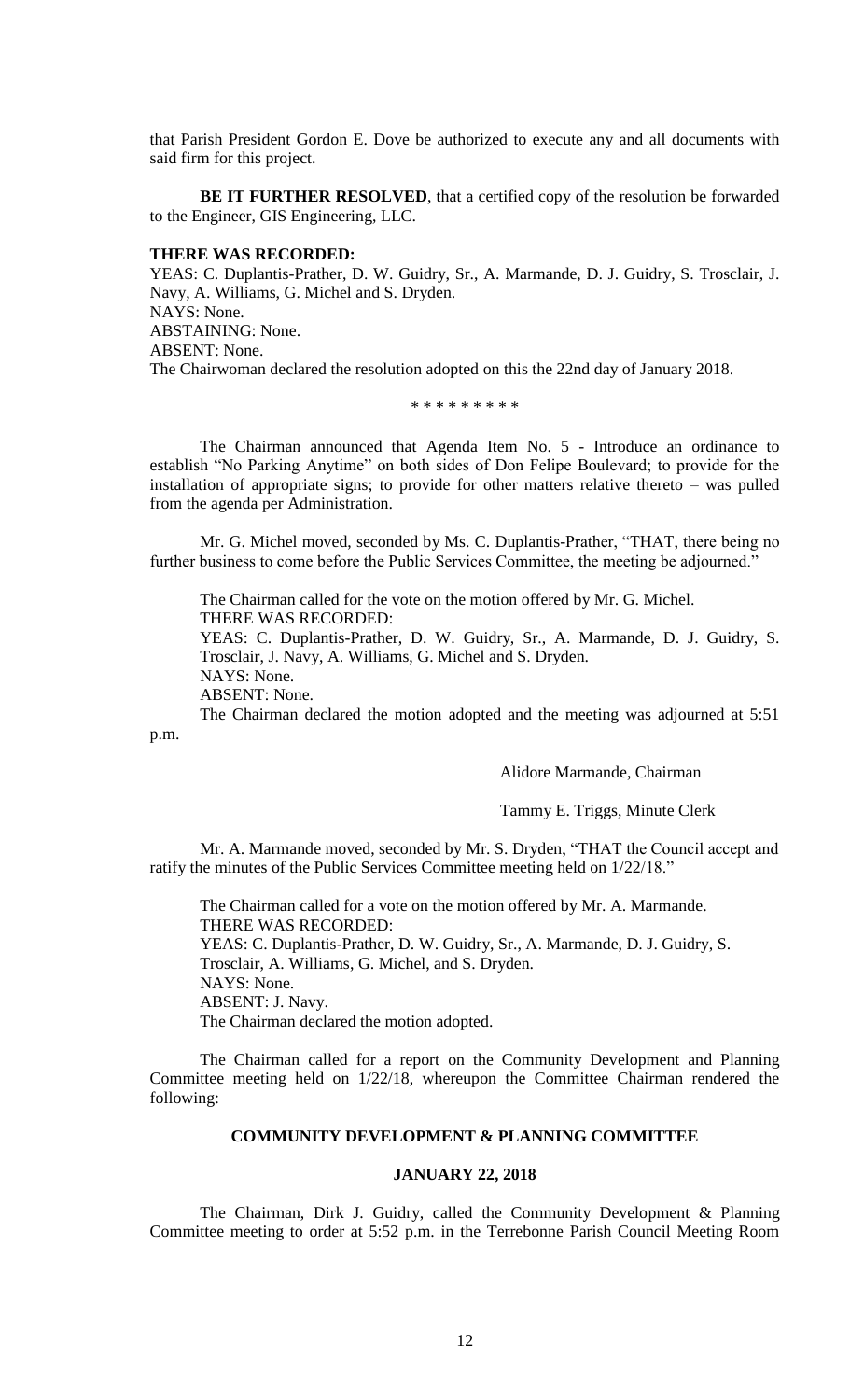with an Invocation offered by Committee Member D. W. Guidry, Sr. and the Pledge of Allegiance led by Committee Member A. Marmande. Upon roll call, Committee Members recorded as present were: C. Duplantis-Prather, D. W. Guidry, Sr., A. Marmande, D. J. Guidry, S. Trosclair, J. Navy, A. Williams, G. Michel and S. Dryden. A quorum was declared present.

OFFERED BY: MS. C. DUPLANTIS-PRATHER SECONDED BY: MR. D. W. GUIDRY, SR.

# **RESOLUTION NO. 18-021**

A RESOLUTION AUTHORIZING THE PARISH PRESIDENT TO ENTER INTO THE APPROPRIATE AGREEMENT WITH THE GOVERNOR'S OFFICE OF HOMELAND SECUTIRY AND EMERGENCY PREPAREDNESS AND ANY OTHER AGREEMENTS NECESSARY TO IMPLEMENT THE TPCG MULTIAGENCY SAFE ROOM EAST PROJECT AWARD 1786-109-0007.

**WHEREAS**, the Terrebonne Parish Consolidated Government wishes to provide a safe room for first responders and critical or essential workers in accordance with the Hazard Mitigation Grant Program (HMGP) and FEMA guidance, and

**WHEREAS**, the Parish has been advised via letter dated December 15, 2017 from Governor's Office of Homeland Security and Emergency Preparedness (GOHSEP) that the Safe Room East application to the Hazard Mitigation Grant Program funded by the Federal Emergency Management Agency (FEMA) was approved for additional funds; and

**WHEREAS,** the grant originally approved November 3, 2016 for the grant made available \$743,097 towards the project; and

**WHEREAS**, the procurement process revealed that this funding was insufficient and the Parish requested a reallocation of other federal funding available, the approved federal funding has been increased by \$175,626 as follows:

| Item                      | Original Amount | Amendment Approval | <b>Total Project Cost</b> |
|---------------------------|-----------------|--------------------|---------------------------|
| <b>Federal Share</b>      | \$743,097.00    | \$175,626.00       | \$918,723,00              |
| Non - Federal Share       | \$247,699.00    | \$58,542.00        | \$ 306.241.00             |
| <b>Total Project Cost</b> | \$990.796.00    | \$234,168.00       | \$1,224,964.00            |

**WHEREAS,** GOHSEP is the grantee and Terrebonne Parish the subgrantee which requires a signed subgrantee agreement;

**NOW, THEREFORE BE IT RESOLVED** that the Terrebonne Parish Council does hereby authorize the Parish President Gordon E. Dove to enter into the appropriate agreement with GOHSEP to recognize the additional funding allocation for the Multiagency Safe Room East application and other agreements necessary to implementation.

#### **THERE WAS RECORDED:**

YEAS: C. Duplantis-Prather, D. W. Guidry, Sr., A. Marmande, D. J. Guidry, S. Trosclair, J. Navy, A. Williams, G. Michel, and S. Dryden. NAYS: None. ABSTAINING: None. ABSENT: None. The Chairwoman declared the resolution adopted on this the 22nd day of January 2018.

\* \* \* \* \* \* \* \* \*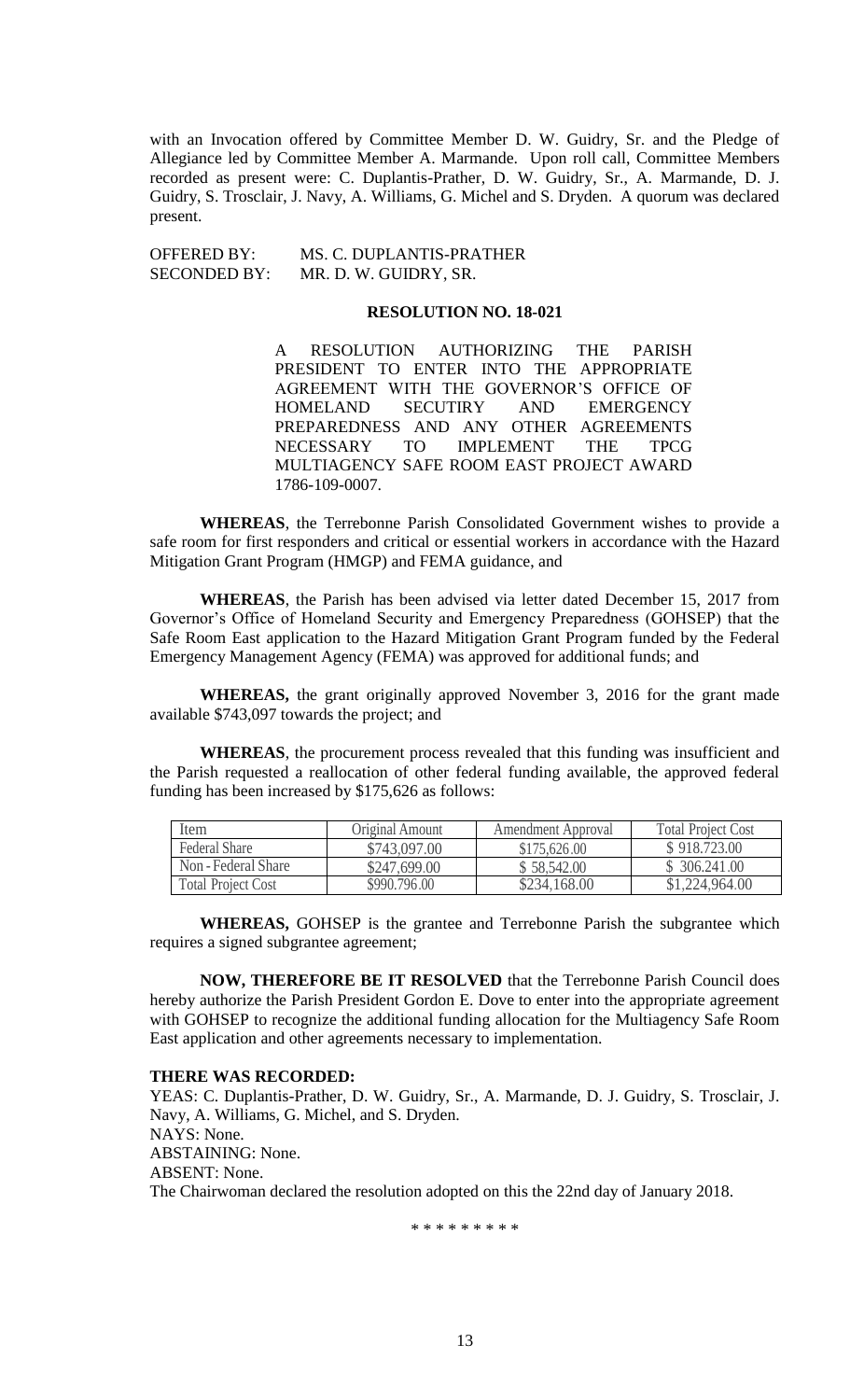Mr. J. Navy moved, seconded by Mr. S. Dryden, "THAT, there being no further business to come before the Community Development & Planning Committee, the meeting be adiourned."

The Chairman called for the vote on the motion offered by Mr. J. Navy. THERE WAS RECORDED: YEAS: C. Duplantis-Prather, D. W. Guidry, Sr., A. Marmande, D. J. Guidry, S. Trosclair, J. Navy, A. Williams, G. Michel and S. Dryden. NAYS: None. ABSENT: None. The Chairman declared the motion adopted and the meeting was adjourned at 5:54 p.

m.

## Dirk J. Guidry, Chairman

Tammy E. Triggs, Minute Clerk

Mr. D. J. Guidry moved, seconded by Mr. S. Dryden, "THAT the Council accept and ratify the minutes of the Community Development and Planning Committee meeting held on 1/22/18."

The Chairman called for a vote on the motion offered by Mr. D. J. Guidry. THERE WAS RECORDED: YEAS: C. Duplantis-Prather, D. W. Guidry, Sr., A. Marmande, D. J. Guidry, S. Trosclair, A. Williams, G. Michel, and S. Dryden. NAYS: None. ABSENT: J. Navy. The Chairman declared the motion adopted.

The Chairman called for a report on the Budget and Finance Committee meeting held on 1/22/18, whereupon the Committee Chairwoman, noting ratification of minutes calls public hearings on February 7, 2018 at 6:30 p.m., rendered the following:

# **BUDGET & FINANCE COMMITTEE**

#### **JANUARY 22, 2018**

The Chairwoman, Arlanda Williams, called the Budget & Finance Committee meeting to order at 5:55 p.m. in the Terrebonne Parish Council Meeting Room with an Invocation offered by Committee Member J. Navy and the Pledge of Allegiance led by Committee Member D. J. Guidry. Upon roll call, Committee Members recorded as present were: C. Duplantis-Prather, D. W. Guidry, Sr., A, Marmande, D. J. Guidry, S. Trosclair, J. Navy, A. Williams, G. Michel and S. Dryden . A quorum was declared present.

| <b>OFFERED BY:</b>  | MR. D. W. GUIDRY, SR. |
|---------------------|-----------------------|
| <b>SECONDED BY:</b> | MR. S. TROSCLAIR      |

### **RESOLUTION NO: 18-022**

A Resolution authorizing the signing of a contract for the purpose of the Annual Service Contract for Mowing/Maintenance of Various Boulevards for Terrebonne Parish Consolidated Government.

**WHEREAS,** prices and terms were negotiated between Terrebonne Parish Public Works/Roads & Bridges-Vegetation Division for the Annual Service Contract for Mowing/Maintenance of Boulevards for various locations, and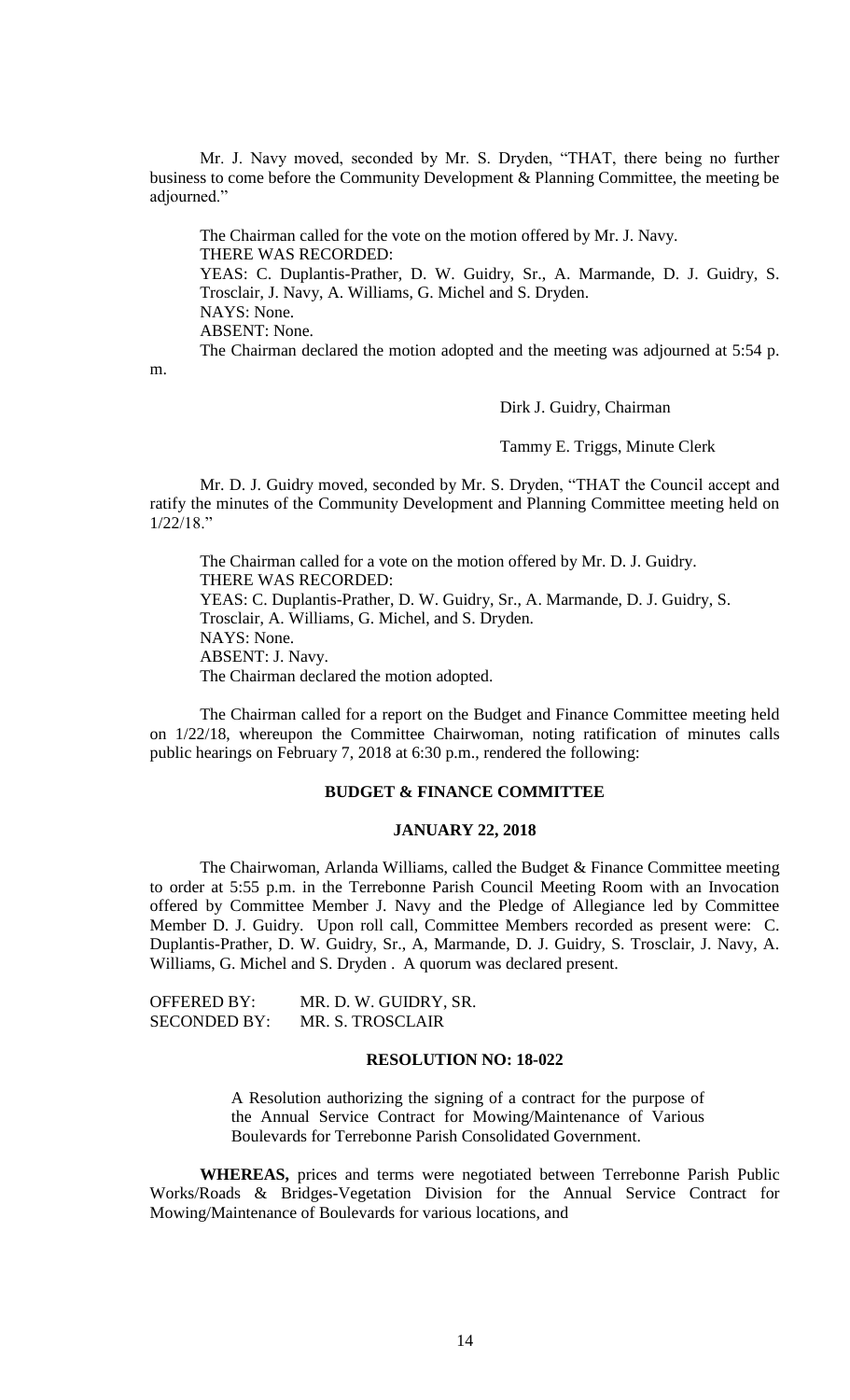**WHEREAS,** David Rome, Public Works Operations Manager and David Luke, Roads & Bridges-Vegetation Superintendent have agreed with the prices of Green Scapes of Louisiana, Inc in the amount of Eighty Eight Thousand, Seven Hundred Seventy Six Dollars and Zero Cents (\$88,776.00), and

**WHEREAS,** The contract term shall be for a one (1) year period January 1, 2018 through December 31, 2018 or after the signing of the contract. Subject to the availability of funds appropriated the contract may be extended, at TPCG's option, for two (2) additional one (1) year terms in accordance with the terms, conditions, and prices. Such extension may be granted if Contractor has adequately performed the contract during the initial term, and

**WHEREAS,** The quantities stated on the quotation form are given as a general guide for bidding and are not guaranteed amounts. Actual requirements may be more or less than those estimated herein. The TPCG shall reserve the right to change the amount of services required as needed, and

**WHEREAS,** the Parish Administration has concurred with the recommendation of the contract for Green Scapes of Louisiana, Inc in the amount of \$88,776.00 for the Annual Service Contract for Mowing/Maintenance of Boulevards for various locations as per the attached forms, and

**NOW, THEREFORE BE IT RESOLVED,** by the Terrebonne Parish Council, on behalf of the Terrebonne Parish Consolidated Government, that the recommendation of Parish Administration is approved and the Service Contract for Green Scapes of Louisiana, Inc be accepted as per the attached forms.

#### **THERE WAS RECORDED:**

YEAS: C. Duplantis-Prather, D. W. Guidry, Sr., A. Marmande, D. J. Guidry, S. Trosclair, J. Navy, A. Williams, G. Michel, and S. Dryden. NAYS: None. ABSTAINING: None. ABSENT: None. The Chairwoman declared the resolution adopted on this the 22nd day of January 2018.

Upon questioning from Committee member S. Trosclair concerning the aforementioned contract, Parish Manager M. Toups explained that the contract is a renewal and the terms of the contract are still the same; stating that the contract did not go out for bid.

\* \* \* \* \* \* \* \* \*

Ms. C. Duplantis-Prather moved, seconded by Mr. D. J. Guidry, "THAT, the Budget & Finance Committee introduce an ordinance to amend the 2018 Adopted Operating Budget and the 5-Year Capital Outlay Budget of the Terrebonne Parish Consolidated Government for the following items and to provide for related matters:

- I. Safe Room East, \$234,168
- II. EOC Safe Room, \$95,284

and call a public hearing on said matter on Wednesday, February 7, 2018 at 6:30 p.m."

The Chairwoman called for the vote on the motion offered by Ms. C. Duplantis-Prather. THERE WAS RECORDED:

YEAS: C. Duplantis-Prather, D. W. Guidry, Sr., A. Marmande, D. J. Guidry, S. Trosclair, J. Navy, A. Williams, G. Michel and S. Dryden. NAYS: None. ABSENT: None. The Chairwoman declared the motion adopted.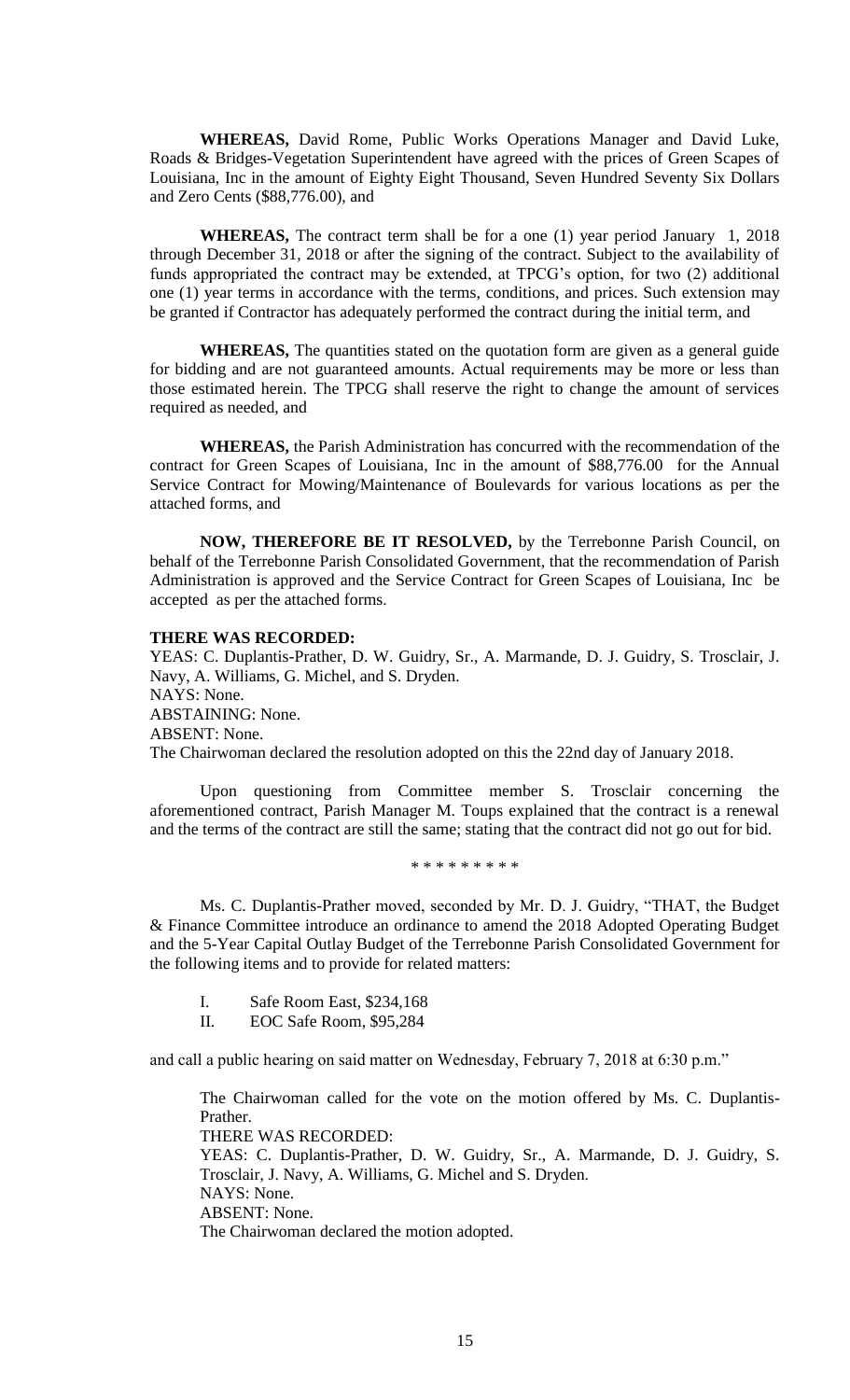Mr. D. J. Guidry moved, seconded by Mr. D. W. Guidry, Sr., "THAT, the Budget & Finance Committee introduce an ordinance to amend the 2018 Adopted Operating Budget and the 5-Year Capital Outlay Budget of the Terrebonne Parish Consolidated Government for the following items and to provide for related matters:

- I. General Fund- Downtown Development, \$500
- II. Courthouse Elevator Repair, \$65,000
- III. Government Tower Chillers, \$121,000
- IV. Houma Police Department, \$500
- V. Animal Shelter, Petsmart \$40,000
- VI. Customer Service, \$18,000
- VII. Prospect Blvd. Sidewalks, \$41,437
- VIII. LA 24 Sidewalk, \$91,748
- IX. Civic Center Sidewalk, \$46,083
- X. Falgout Canal Freshwater Enhancement, (\$3,300,000)
- XI. Terrebonne Parish Port Commission Generator, (\$62,360)

and call a public hearing on said matter on Wednesday, February 7, 2018 at 6:30 p.m."

The Chairwoman called for the vote on the motion offered by Mr. D. J. Guidry. THERE WAS RECORDED: YEAS: C. Duplantis-Prather, D. W. Guidry, Sr., A. Marmande, D. J. Guidry, S. Trosclair, J. Navy, A. Williams, G. Michel and S. Dryden. NAYS: None. ABSENT: None. The Chairwoman declared the motion adopted.

Mr. S. Dryden moved, seconded by Mr. J. Navy, "THAT, there being no further business to come before the Budget & Finance Committee, the meeting be adjourned."

The Chairwoman called for the vote on the motion offered by Mr. S. Dryden. THERE WAS RECORDED: YEAS: C. Duplantis-Prather, D. W. Guidry, Sr., A. Marmande, D. J. Guidry, S. Trosclair, J. Navy, A. Williams, G. Michel and S. Dryden. NAYS: None. ABSENT: None. The Chairwoman declared the motion adopted and the meeting was adjourned at 5:58 p.m.

Arlanda J. Williams, Chairwoman

Tammy E. Triggs, Minute Clerk

Ms. A. Williams moved, seconded by Mr. S. Dryden, "THAT the Council accept and ratify the minutes of the Budget and Finance Committee meeting held on 1/22/18."

The Chairman called for a vote on the motion offered by Ms. A. Williams. THERE WAS RECORDED: YEAS: C. Duplantis-Prather, D. W. Guidry, Sr., A. Marmande, D. J. Guidry, S. Trosclair, A. Williams, G. Michel, and S. Dryden. NAYS: None. ABSENT: J. Navy. The Chairman declared the motion adopted.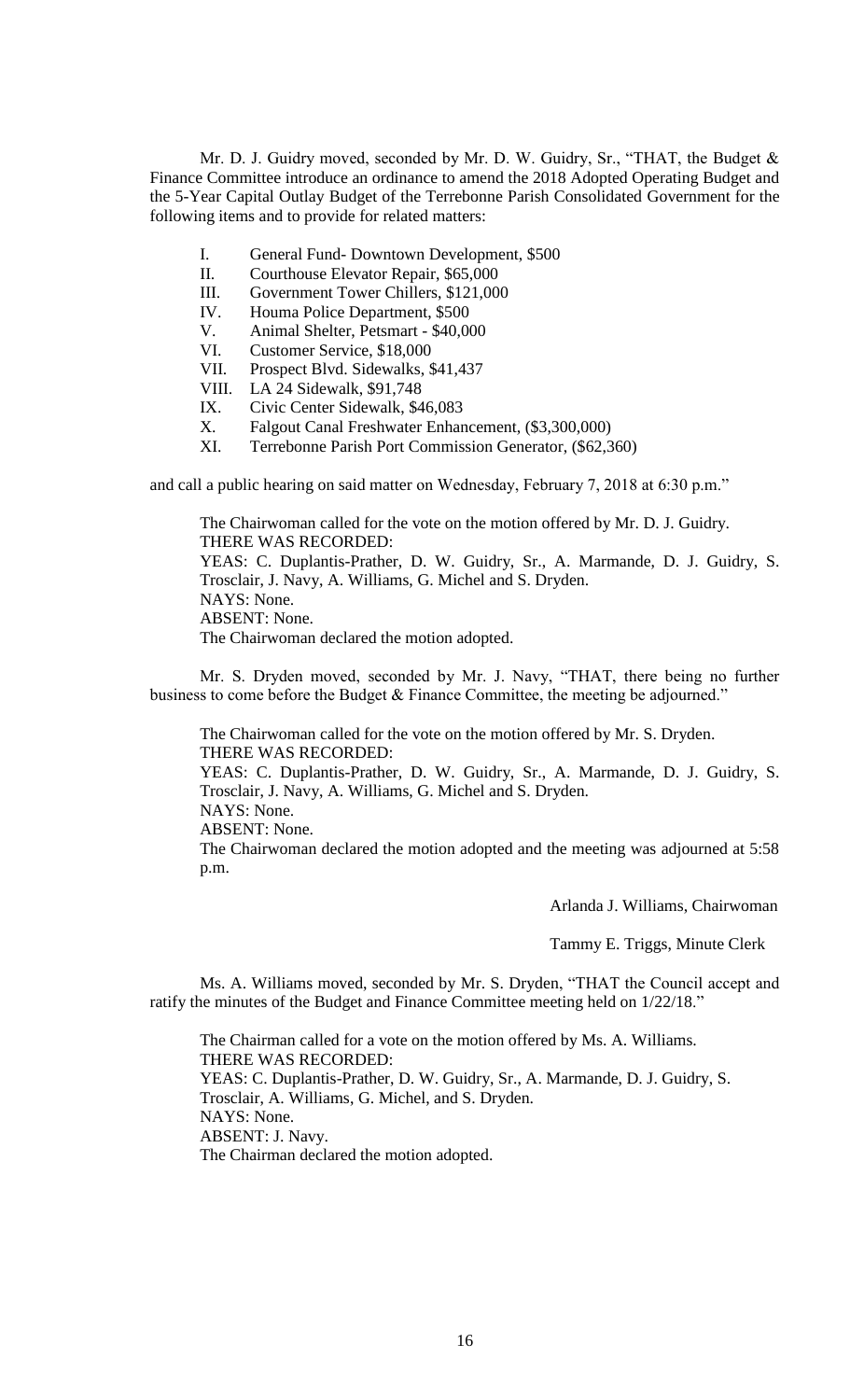The Chairman called for a report on the Policy, Procedure, and Legal Committee meeting held on 1/22/18, whereupon the Committee Chairman rendered the following:

### **POLICY, PROCEDURE, & LEGAL COMMITTEE**

# **JANUARY 22, 2018**

The Chairman, Darrin W. Guidry, Sr., called the Policy, Procedure, & Legal Committee meeting to order at 5:59 p.m. in the Terrebonne Parish Council Meeting Room with an Invocation offered by Committee Member C. Duplantis-Prather and the Pledge of Allegiance led by Committee Member D. J. Guidry. Upon roll call, Committee Members recorded as present were: C. Duplantis-Prather, D. W. Guidry, Sr., A. Marmande, D. J. Guidry, S. Trosclair, J. Navy, A. Williams, G. Michel and S. Dryden. A quorum was declared present.

Ms. A. Williams moved, seconded by Mr. S. Dryden, "THAT, the Policy, Procedure, & Legal Committee approve the co-sponsorship (security) request from The Foundation for Terrebonne General Medical Center for the 'Night Light Dash' on Saturday, February 24, 2018 from 4:00 p.m. to 9:00 p.m."

The Chairman called for the vote on the motion offered by Ms. A. Williams. THERE WAS RECORDED: YEAS: C. Duplantis-Prather, D. W. Guidry, Sr., A. Marmande, D. J. Guidry, S. Trosclair, J. Navy, A. Williams, G. Michel and S. Dryden. NAYS: None. ABSENT: None. The Chairman declared the motion adopted.

Ms. C. Duplantis-Prather moved, seconded by Mr. D. J. Guidry, "THAT, the Policy, Procedure, & Legal Committee Approve the co-sponsorship (rental fees) request from The Haven for its 'Home Is Where The Heart Is' Annual Spring Gala on Saturday, March 17, 2018 from 6:30 p.m. to 11:00 p.m. at the Houma-Terrebonne Civic Center."

The Chairman called for the vote on the motion offered by Ms. C. Duplantis-Prather. THERE WAS RECORDED: YEAS: C. Duplantis-Prather, D. W. Guidry, Sr., A. Marmande, D. J. Guidry, S. Trosclair, J. Navy, A. Williams, G. Michel, and S. Dryden. NAYS: None. ABSENT: None. The Chairman declared the motion adopted.

Mr. D. J. Guidry moved, seconded by Mr. A. Marmande, "THAT, the Policy, Procedure and Legal Committee approve the annual fire dispatch agreement between the Terrebonne Parish Communications District and TPCG City of Houma Fire Department for the fire department cost of fire dispatching services."

The Chairman called for the vote on the motion offered by Mr. D. J. Guidry. THERE WAS RECORDED: YEAS: C. Duplantis-Prather, D. W. Guidry, Sr., A. Marmande, D. J. Guidry, S. Trosclair, J. Navy, A. Williams, G. Michel, S. Dryden. NAYS: None. ABSENT: None. The Chairman declared the motion adopted.

Mr. A. Marmande moved, seconded by Ms. A. Williams, "THAT, there being no further business to come before the Policy, Procedure, & Legal Committee, the meeting be adjourned."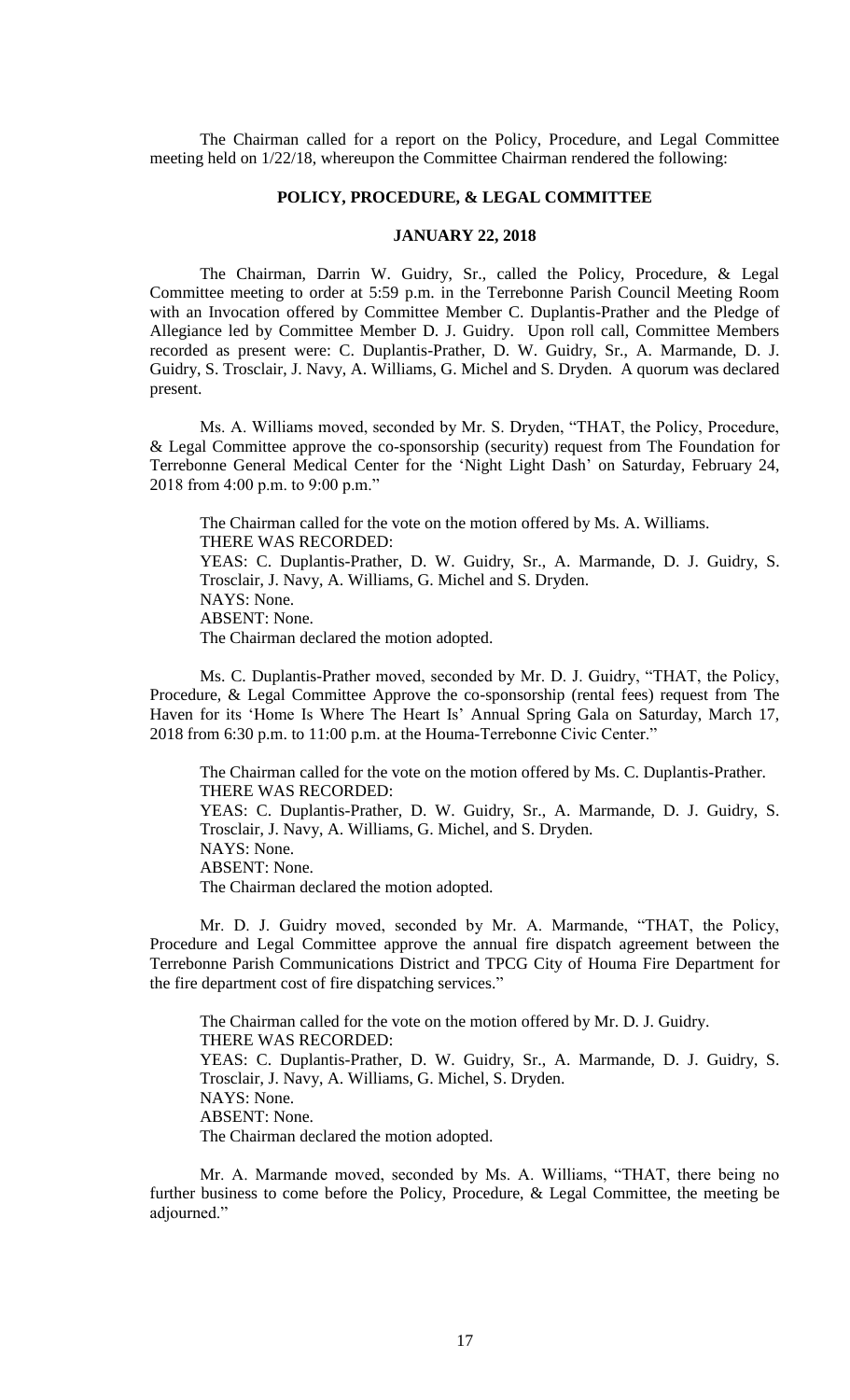The Chairman called for the vote on the motion offered by Mr. A. Marmande. THERE WAS RECORDED:

YEAS: C. Duplantis-Prather, D. W. Guidry, Sr., A. Marmande, D. J. Guidry, S. Trosclair, J. Navy, A. Williams, G. Michel and S. Dryden.

NAYS: None.

ABSENT: None.

The Chairman declared the motion adopted and the meeting was adjourned at 6:01p.m.

#### Darrin W. Guidry, Sr., Chairman

## Tammy E. Triggs, Minute Clerk

Mr. D. W. Guidry, Sr. moved, seconded by Mr. S. Dryden, "THAT the Council accept and ratify the minutes of the Policy, Procedure, and Legal Committee meeting held on 1/22/18."

The Chairman called for a vote on the motion offered by Mr. D. W. Guidry, Sr. THERE WAS RECORDED: YEAS: C. Duplantis-Prather, D. W. Guidry, Sr., A. Marmande, D. J. Guidry, S. Trosclair, A. Williams, G. Michel, and S. Dryden. NAYS: None. ABSENT: J. Navy. The Chairman declared the motion adopted.

Ms. C. Duplantis-Prather moved, seconded by Mr. D. W. Guidry, Sr., "THAT, the Council hold nominations open for two weeks for the one vacancy to fill an unexpired term on the Recreation District No. 3 Board."

The Chairman called for a vote on the motion offered by Ms. C. Duplantis-Prather. THERE WAS RECORDED: YEAS: C. Duplantis-Prather, D. W. Guidry, Sr., A. Marmande, D. J. Guidry, S. Trosclair, A. Williams, G. Michel, and S. Dryden. NAYS: None. ABSENT: J. Navy. The Chairman declared the motion adopted.

Mr. D. J. Guidry moved, seconded by Ms. C. Duplantis-Prather, "THAT, the Council hold nominations open for two weeks for the one vacancy due to resignation on the Recreation District No. 6 Board."

The Chairman called for a vote on the motion offered by Mr. D. J. Guidry. THERE WAS RECORDED: YEAS: C. Duplantis-Prather, D. W. Guidry, Sr., A. Marmande, D. J. Guidry, S. Trosclair, A. Williams, G. Michel, and S. Dryden. NAYS: None. ABSENT: J. Navy. The Chairman declared the motion adopted.

Mr. D. J. Guidry moved, seconded by Mr. D. W. Guidry, Sr., "THAT, the Council hold nominations open for two weeks for the one expiring term on the Recreation District No. 5 Board."

The Chairman called for a vote on the motion offered by Mr. D. J. Guidry. THERE WAS RECORDED: YEAS: C. Duplantis-Prather, D. W. Guidry, Sr., A. Marmande, D. J. Guidry, S. Trosclair, A. Williams, G. Michel, and S. Dryden. NAYS: None.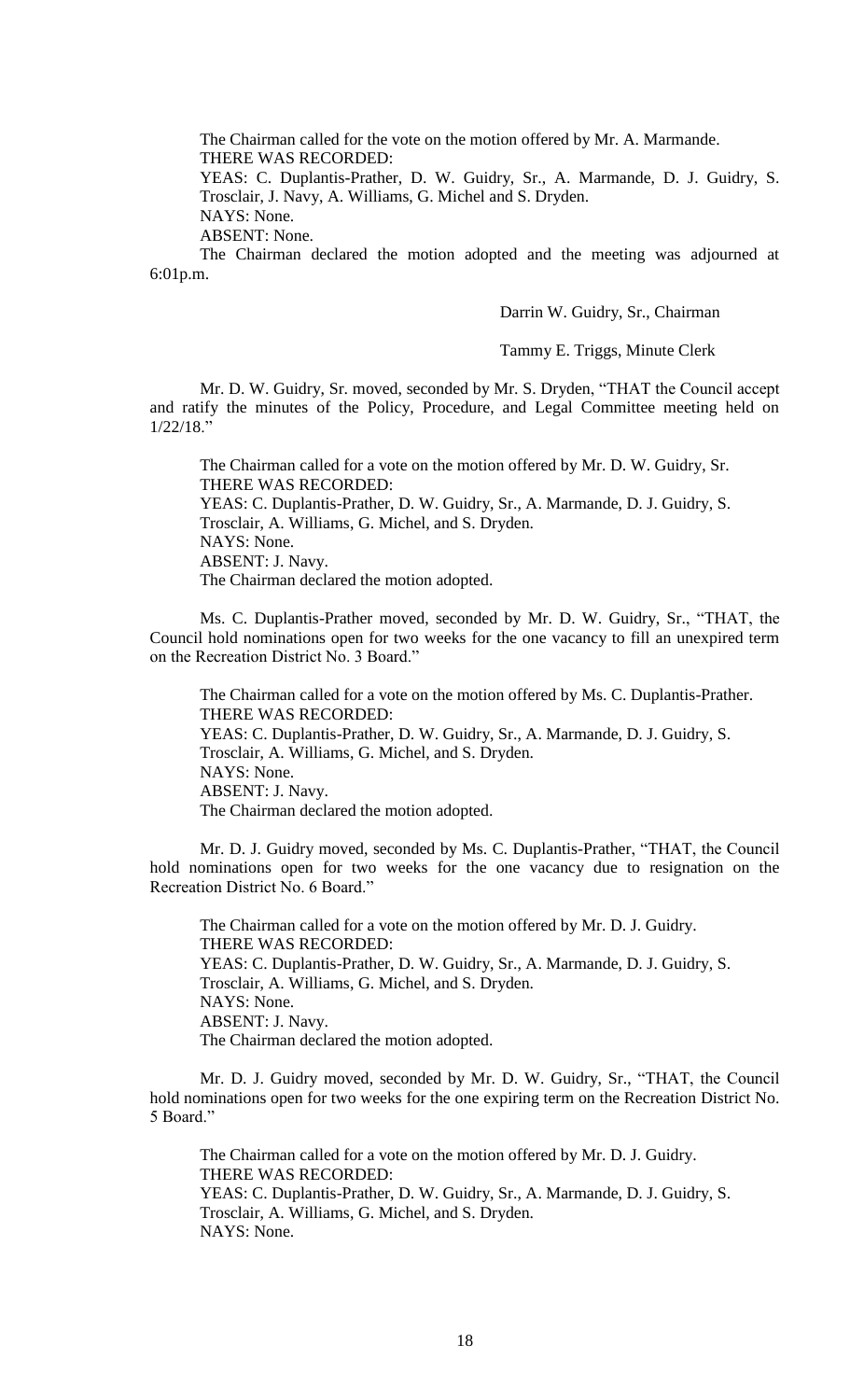ABSENT: J. Navy. The Chairman declared the motion adopted.

Mr. D. J. Guidry moved, seconded by Mr. S. Dryden, "THAT the Council open nominations for the one expired term on the Fire Protection District No. 5 Board, nominate Mr. Kurt Charpentier, close nominations, and re-appoint Mr. Charpentier to serve another term on the aforementioned board."

The Chairman called for a vote on the motion offered by Mr. D. J. Guidry. THERE WAS RECORDED: YEAS: C. Duplantis-Prather, D. W. Guidry, Sr., A. Marmande, D. J. Guidry, S. Trosclair, A. Williams, G. Michel, and S. Dryden. NAYS: None. ABSENT: J. Navy. The Chairman declared the motion adopted.

Mr. D. J. Guidry moved, seconded by Ms. A. Williams, "THAT the Council open nominations for the two expiring terms on the Fire Protection District No. 6 Board, nominate Mr. Kevin Belanger and Mr. Curvin Chauvin, close nominations, and re-appoint Mr. Belanger and Mr. Chauvin to serve another term on the aforementioned board."

The Chairman called for a vote on the motion offered by Mr. D. J. Guidry. THERE WAS RECORDED: YEAS: C. Duplantis-Prather, D. W. Guidry, Sr., A. Marmande, D. J. Guidry, S. Trosclair, A. Williams, G. Michel, and S. Dryden. NAYS: None. ABSENT: J. Navy. The Chairman declared the motion adopted.

Mr. D. J. Guidry moved, seconded by Ms. A. Williams, "THAT the Council open nominations for the three expiring terms on the Fire Protection District No. 7 Board, nominate Mr. Cecil Lapeyrouse, Mr. Reiley Leboeuf, and Mr. Marty Dupre, close nominations, reappoint Mr. Lapeyrouse and Mr. Leboeuf to serve another term on the aforementioned board and appoint Mr. Dupre to serve on the aforementioned board."

The Chairman called for a vote on the motion offered by Mr. D. J. Guidry. THERE WAS RECORDED: YEAS: C. Duplantis-Prather, D. W. Guidry, Sr., A. Marmande, D. J. Guidry, S. Trosclair, A. Williams, G. Michel, and S. Dryden. NAYS: None. ABSENT: J. Navy. The Chairman declared the motion adopted.

Mr. A. Marmande moved, seconded by Mr. S. Dryden, "THAT the Council hold nominations open for two weeks for the one expiring term on the Fire Protection District No. 10 Board."

The Chairman called for a vote on the motion offered by Mr. A. Marmande. THERE WAS RECORDED: YEAS: C. Duplantis-Prather, D. W. Guidry, Sr., A. Marmande, D. J. Guidry, S. Trosclair, A. Williams, G. Michel, and S. Dryden. NAYS: None. ABSENT: J. Navy. The Chairman declared the motion adopted.

Mr. G. Michel moved, seconded by Mr. D. W. Guidry, Sr., "THAT the Council hold nominations open for two weeks for the one expiring term on the Houma-Terrebonne Public Trust Finance Board."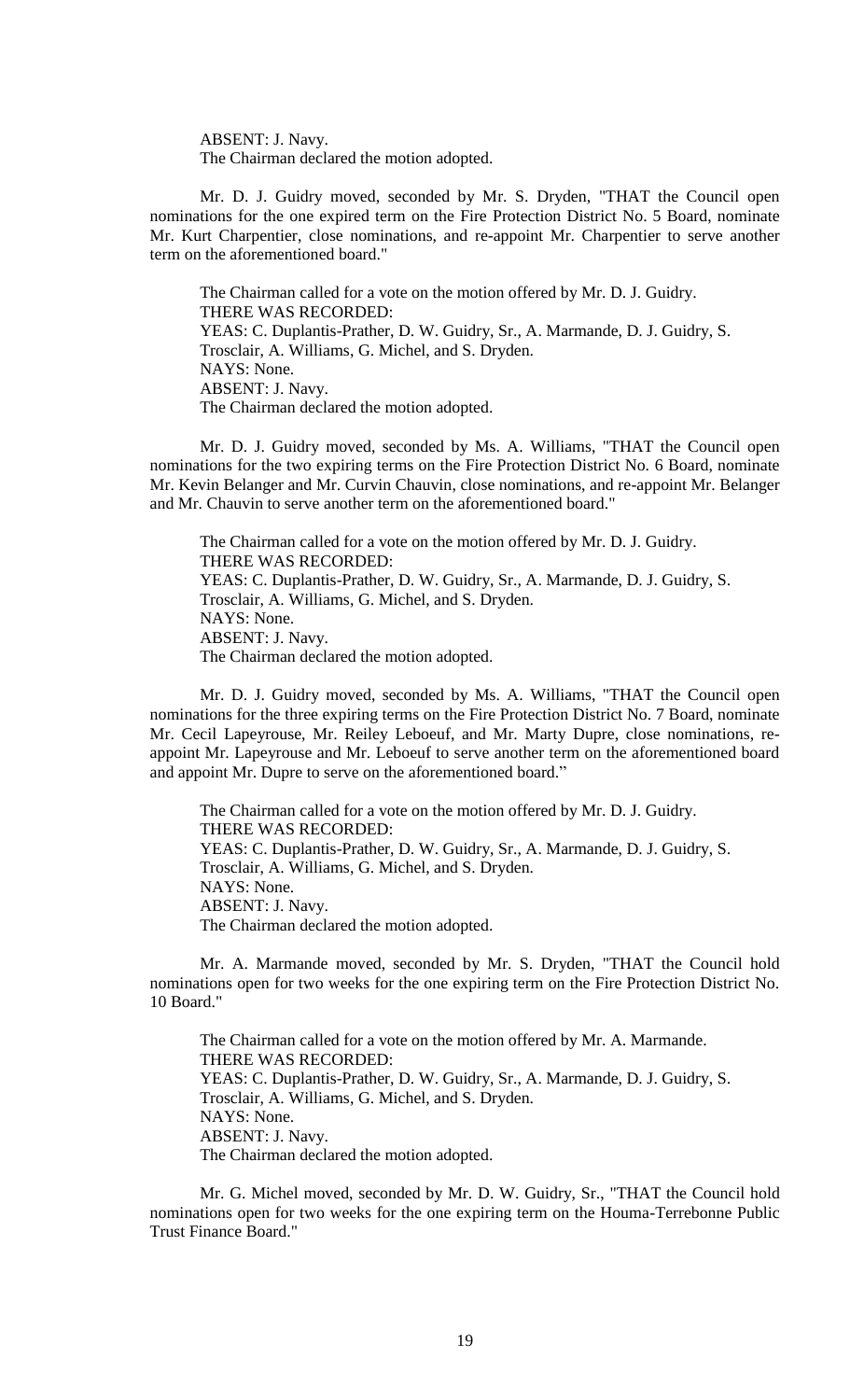The Chairman called for a vote on the motion offered by Mr. G. Michel. THERE WAS RECORDED: YEAS: C. Duplantis-Prather, D. W. Guidry, Sr., A. Marmande, D. J. Guidry, S. Trosclair, A. Williams, G. Michel, and S. Dryden. NAYS: None. ABSENT: J. Navy. The Chairman declared the motion adopted.

Mr. G. Michel moved, seconded by Mr. S. Dryden, "THAT the Council hold nominations open for two weeks for the one expired term on the Houma Area Convention and Visitors' Bureau Board."

The Chairman called for a vote on the motion offered by Mr. G. Michel. THERE WAS RECORDED: YEAS: C. Duplantis-Prather, D. W. Guidry, Sr., A. Marmande, D. J. Guidry, S. Trosclair, J. Navy, A. Williams, G. Michel, and S. Dryden. NAYS: None. ABSENT: None. The Chairman declared the motion adopted.

Ms. C. Duplantis-Prather moved, seconded by Mr. D. W. Guidry, Sr., "THAT the Council open nominations for the one vacancy on the Houma Board of Zoning Adjustments, nominate Mr. David Tauzin (current alternate member), close nominations, and appoint Mr. Tauzin to serve a term on the aforementioned board."

The Chairman called for a vote on the motion offered by Ms. C. Duplantis-Prather. THERE WAS RECORDED: YEAS: C. Duplantis-Prather, D. W. Guidry, Sr., A. Marmande, D. J. Guidry, S. Trosclair, J. Navy, A. Williams, G. Michel, and S. Dryden. NAYS: None. ABSENT: None. The Chairman declared the motion adopted.

Ms. A. Williams moved, seconded by Ms. C. Duplantis-Prather, "THAT the Council hold nominations open for two weeks for all of the vacancies on the Terrebonne Parish Youth Advisory Council Board."

The Chairman called for a vote on the motion offered by Ms. A. Williams. THERE WAS RECORDED: YEAS: C. Duplantis-Prather, D. W. Guidry, Sr., A. Marmande, D. J. Guidry, S. Trosclair, J. Navy, A. Williams, G. Michel, and S. Dryden. NAYS: None. ABSENT: None. The Chairman declared the motion adopted.

The Chairman announced that there would be one expiring term on the Recreation District No. 8 Board, two expiring terms and one vacancy on the Terrebonne Parish Tree Board, and one vacancy due to resignation on the Recreation District No. 1 Board.

Councilman A. Marmande thanked Parish Administration for their quick responses during the recent cold weather event and for the recent acquisition of additional money to be dedicated for levee building in the Parish.

Councilwoman C. Duplantis-Prather thanked Administration, Parish employees, and the Waterworks department for their work during the recent cold weather event and encouraged the public to have their pets spayed or neutered to help control the pet population.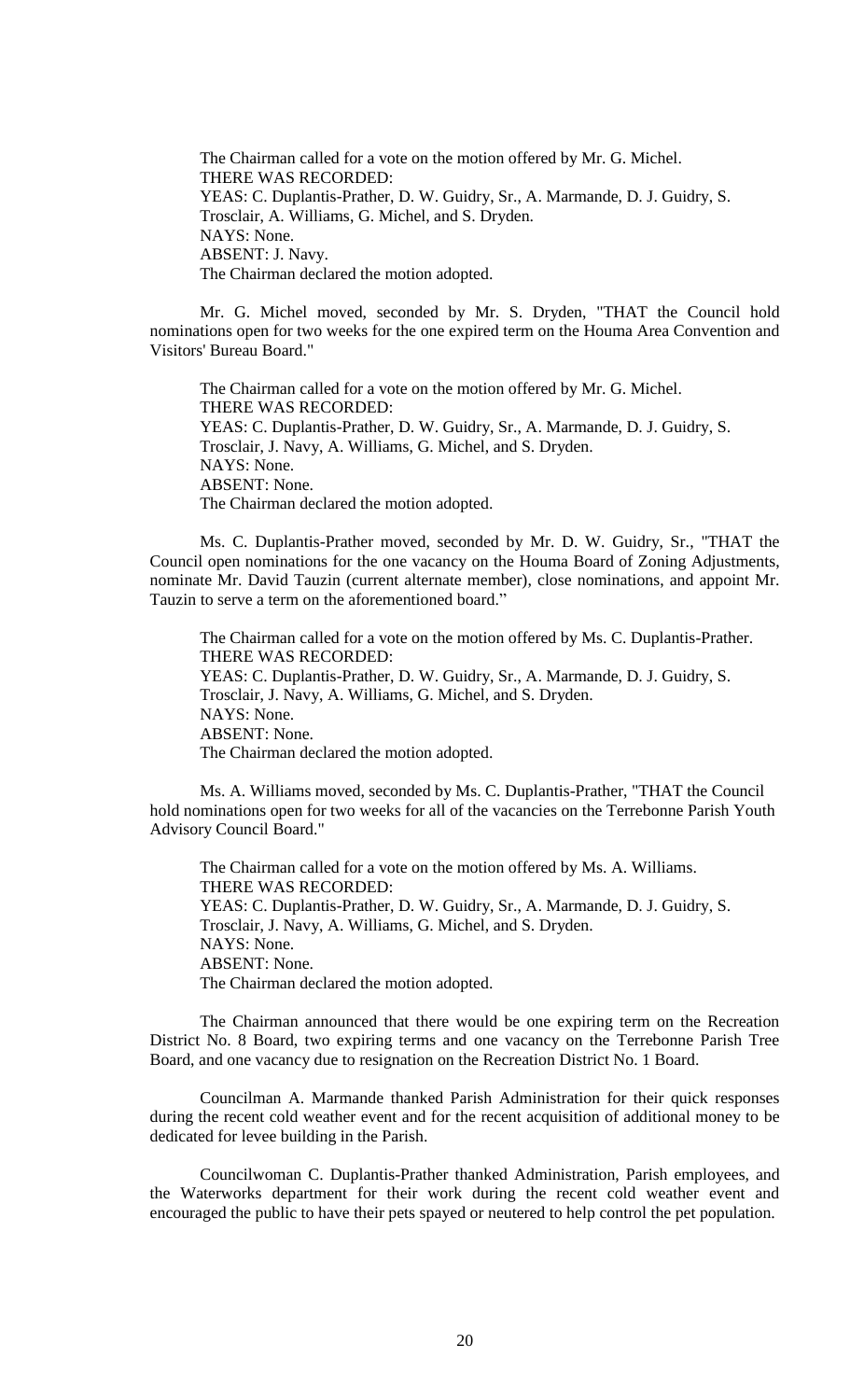Councilman D. W. Guidry, Sr. thanked Parish President G. Dove for keeping Parish employees in mind by declaring an emergency day during the cold weather event and commended the local volunteer firefighters for assisting the Waterworks department in determining water leaks. He then shared that the sales tax collections were increased 13% in December 2017.

Councilman D. J. Guidry also thanked Administration and commended the firefighters for stepping up in assisting the Waterworks department during the cold weather event.

The Chairman asked that the public keep Mr. Eugene Folse and Mr. Will "Sonny" Coleman in their prayers as they passed away in the past week and asked for a moment of silence in their honor. He then encouraged the public to keep law enforcement, military, and first responder personnel in their thoughts and prayers.

Parish President G. Dove asked that the public also keep his aunt Roxanne Hebert Jackson in their prayers who recently passed away and asked for a moment of silence on her behalf.

Upon request, Mr. Mike Toups, Parish Manager, reported that, as of 3:00 p.m. today, every pump station in the Parish was operational with additional equipment available in the event of repairs or replacement. He then thanked the Council for the funding over the years that saw to the installation and repair of the pump stations which would provide a necessary service to the Parish.

Several Council Members thanked Mr. Toups for the news and shared their continued support for providing proper sewerage and drainage efforts.

Mr. G. Michel moved, seconded unanimously, "THAT, the Council ratify the reappointment of Mr. Julius P. Hebert as Parish Attorney for 2018 as per Sections 2-73 and 2- 98 of the Terrebonne Parish Code."

The Chairman called for a vote on the motion offered by Mr. G. Michel. THERE WAS RECORDED: YEAS: C. Duplantis-Prather, D. W. Guidry, Sr., A. Marmande, D. J. Guidry, S. Trosclair, J. Navy, A. Williams, G. Michel, and S. Dryden. NAYS: None. ABSENT: None. The Chairman declared the motion adopted.

The Chairman recognized Parish Attorney Julius Hebert who thanked the Parish President and Council for the reappointment.

Ms. A. Williams moved, seconded by Mr. D. W. Guidry, Sr., "THAT, the Council ratify the appointment of Mr. Vincent Dagate, Jr. as an Assistant Parish Attorney as per Sections 2-73 and 2-98 of the Terrebonne Parish Code."

The Chairman called for a vote on the motion offered by Ms. A. Williams. THERE WAS RECORDED: YEAS: C. Duplantis-Prather, D. W. Guidry, Sr., A. Marmande, D. J. Guidry, S. Trosclair, J. Navy, A. Williams, G. Michel, and S. Dryden. NAYS: None. ABSENT: None. The Chairman declared the motion adopted.